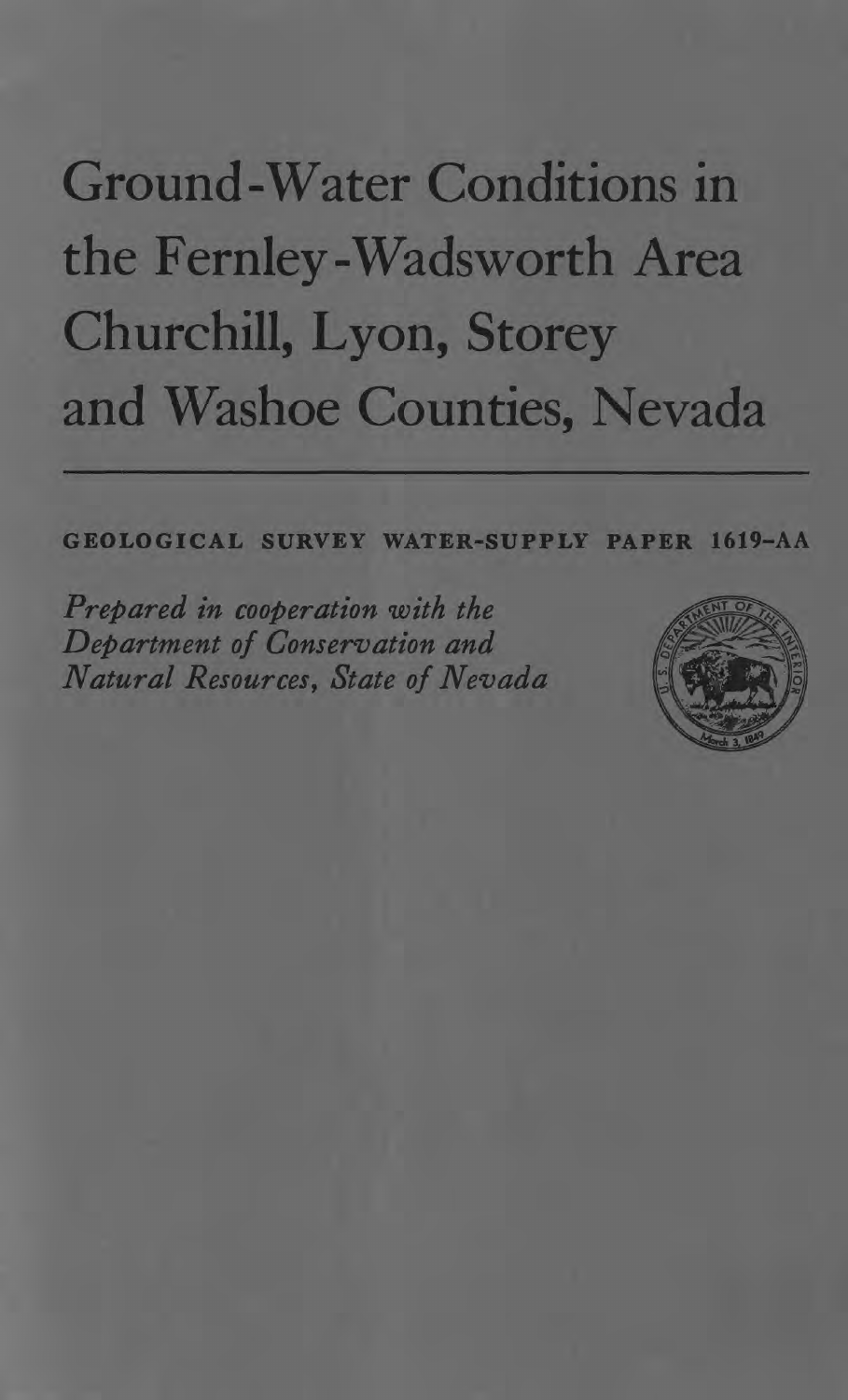$.4 \times 20^{196}$ 

# Ground-Water Conditions in the Fernley-Wadsworth Area Churchill, Lyon, Storey and Washoe Counties, Nevada

*By* W. C. SINCLAIR *and* O. J. LOELTZ

CONTRIBUTIONS TO HYDROLOGY OF THE UNITED STATES

GEOLOGICAL SURVEY WATER-SUPPLY PAPER 1619-AA

*Prepared in cooperation with the Department of Conservation and Natural Resources, State of Nevada*

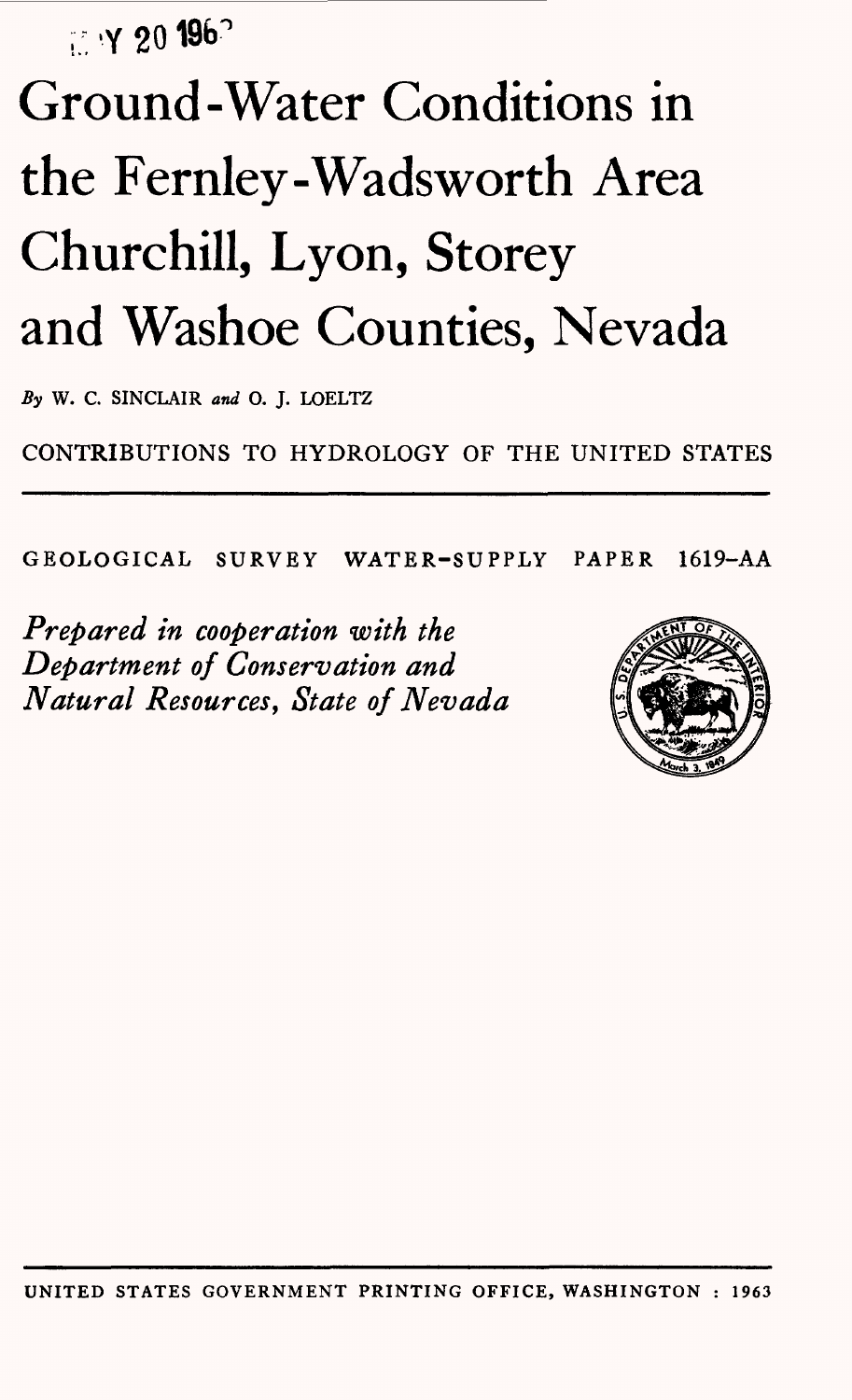## **UNITED STATES DEPARTMENT OF THE INTERIOR**

#### **STEWART L. UDALL,** *Secretary*

 $\bar{z}$ 

 $\hat{t}$ 

#### **GEOLOGICAL SURVEY**

**Thomas B. Nolan,** *Director*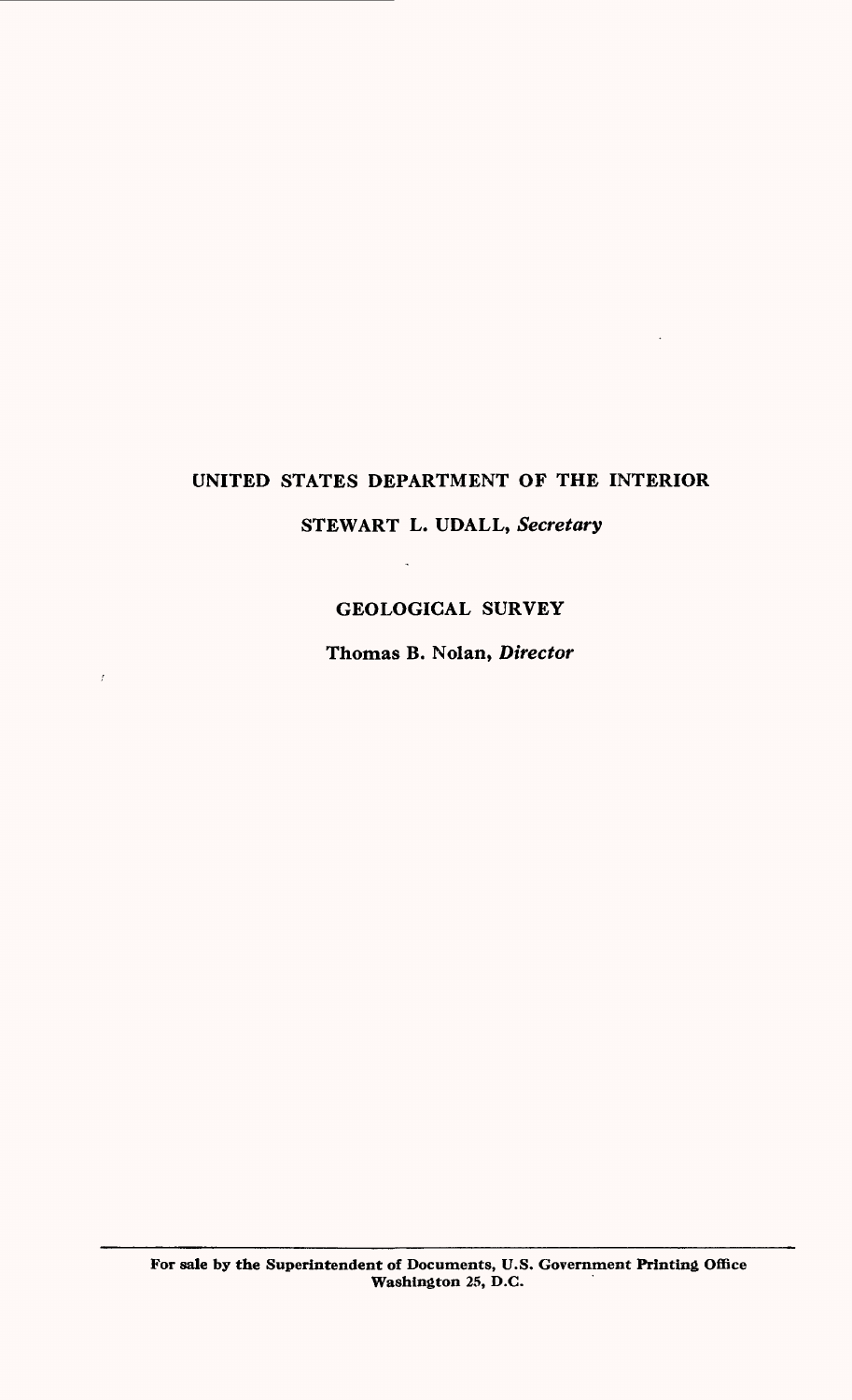## **CONTENTS** <u> Alexandria de A</u>

 $\overline{a}$ 

| Abstract_                                                    |
|--------------------------------------------------------------|
|                                                              |
|                                                              |
|                                                              |
|                                                              |
| Numbering system for wells and springs_                      |
|                                                              |
|                                                              |
| $Geology$ <sub>---------</sub>                               |
|                                                              |
| Physical character and water-bearing properties of the rocks |
|                                                              |
|                                                              |
|                                                              |
|                                                              |
|                                                              |
|                                                              |
|                                                              |
|                                                              |
|                                                              |
|                                                              |
| Underflow from the surrounding highlands                     |
| Infiltration of irrigation water                             |
|                                                              |
|                                                              |
|                                                              |
|                                                              |
|                                                              |
|                                                              |

## ILLUSTRATIONS

<u> 1980 - Antonio Alemania, presidente del</u>

 $\overline{a}$ 

#### Page

|  | PLATE 1. Map of the Fernley-Wadsworth area showing general geology,   |    |
|--|-----------------------------------------------------------------------|----|
|  | contours of water table, and location of wells and springs. In pocket |    |
|  |                                                                       |    |
|  | 2. Graphs showing the relation between monthly precipitation,         |    |
|  | monthly diversion of irrigation water, and fluctuations of            |    |
|  |                                                                       | 11 |

## TABLES

|  |                                                                          | Page |
|--|--------------------------------------------------------------------------|------|
|  | TABLE 1. Chemical analysis of water from the Fernley-Wadsworth area AA13 |      |
|  |                                                                          | 16   |
|  |                                                                          | 19   |
|  |                                                                          |      |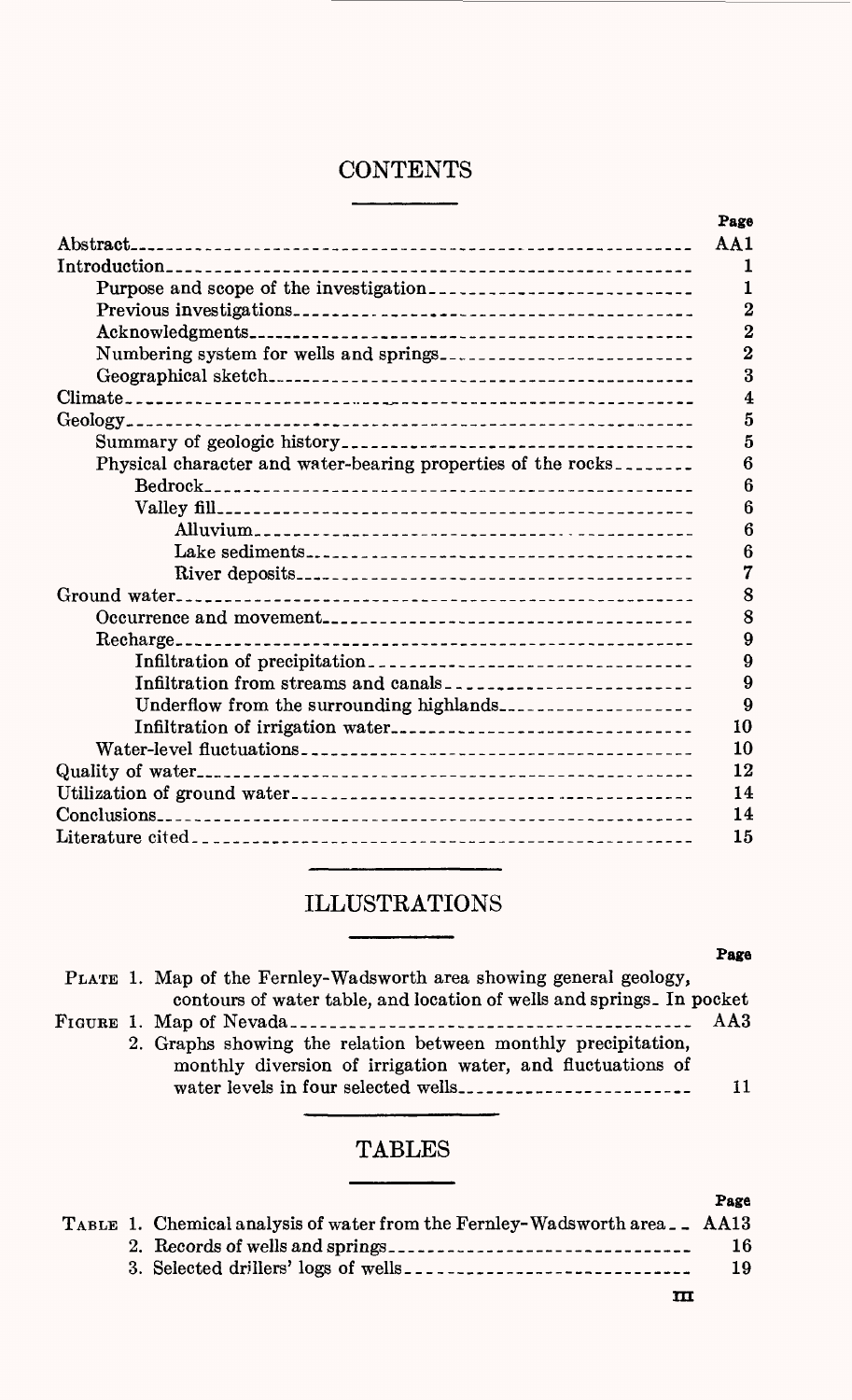$\label{eq:2.1} \frac{1}{\sqrt{2}}\left(\frac{1}{\sqrt{2}}\right)^{2} \left(\frac{1}{\sqrt{2}}\right)^{2} \left(\frac{1}{\sqrt{2}}\right)^{2} \left(\frac{1}{\sqrt{2}}\right)^{2} \left(\frac{1}{\sqrt{2}}\right)^{2} \left(\frac{1}{\sqrt{2}}\right)^{2} \left(\frac{1}{\sqrt{2}}\right)^{2} \left(\frac{1}{\sqrt{2}}\right)^{2} \left(\frac{1}{\sqrt{2}}\right)^{2} \left(\frac{1}{\sqrt{2}}\right)^{2} \left(\frac{1}{\sqrt{2}}\right)^{2} \left(\$  $\label{eq:2.1} \frac{1}{\sqrt{2}}\left(\frac{1}{\sqrt{2}}\right)^{2} \left(\frac{1}{\sqrt{2}}\right)^{2} \left(\frac{1}{\sqrt{2}}\right)^{2} \left(\frac{1}{\sqrt{2}}\right)^{2} \left(\frac{1}{\sqrt{2}}\right)^{2} \left(\frac{1}{\sqrt{2}}\right)^{2} \left(\frac{1}{\sqrt{2}}\right)^{2} \left(\frac{1}{\sqrt{2}}\right)^{2} \left(\frac{1}{\sqrt{2}}\right)^{2} \left(\frac{1}{\sqrt{2}}\right)^{2} \left(\frac{1}{\sqrt{2}}\right)^{2} \left(\$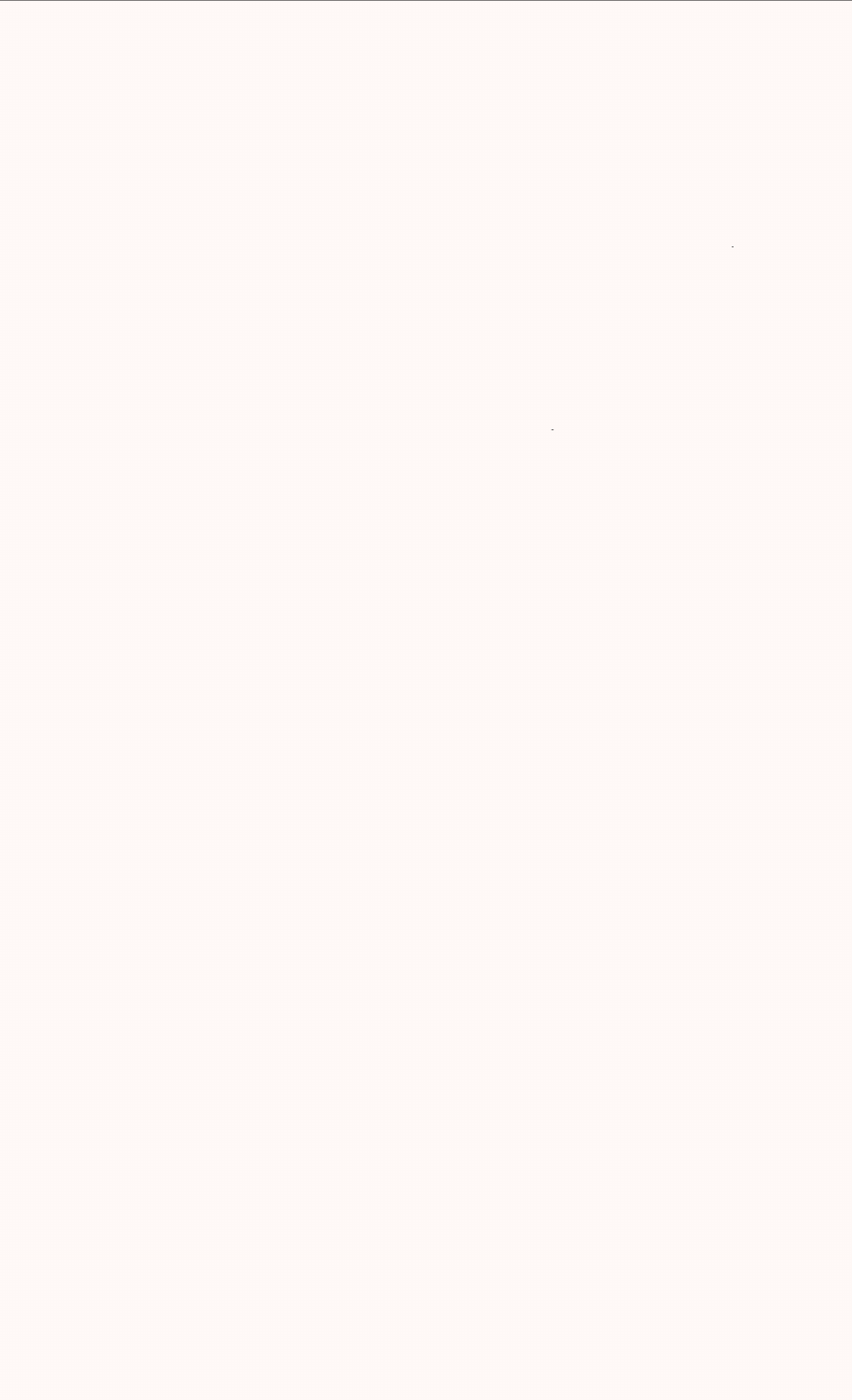CONTRIBUTIONS TO HYDROLOGY OF THE UNITED STATES

## **GROUND-WATER CONDITIONS IN THE FERNLEY-WADS-WORTH AREA, CHURCHILL, LYON, STOREY, AND WASHOE COUNTIES, NEVADA**

By W. C. SINCLAIR and O. J. LOELTZ

#### **ABSTRACT**

The Fernley-Wadsworth area is an irrigated farming district about 35 miles east of Reno, Nev. Part of it is in the valley of the Truckee River, but the major part is on the gently sloping plain north of the Virginia Range. About 20,000 acre-feet of Truckee River water is diverted annually from the Truckee-Carson Irrigation District canal to irrigate about 4,000 acres of land. The towns of Fernley and Wadsworth are local supply centers.

Precipitation at Fernley averages less than 5 inches a year, but in the bordering mountains it may be two or three times this amount. The average growing season is about 120 days.

Most of the rocks of the bordering mountains are of Tertiary age and are composed predominantly of volcanic rocks and some indurated lake sediments. The present bedrock topography is a result of block faulting during late Tertiary time. The consolidated rocks, which comprise the mountains and underlie the valleys, generally do not transmit ground water freely.

The valley fill is more than 1,000 feet thick in the vicinity of Fernley. It is composed mostly of lake sediments of Pleistocene age, which are predominantly silt and clay, interbedded with alluvium. Most of the upper 200 to 250 feet of the sediments were depositied in and along the shores of Lake Lahontan during late Pleistocene time and contain the principal aquifers in the Fernly area.

The principal source of ground water in the Fernley area is excess irrigation water that infiltrates to the ground-water reservoir. Ground water occurs in the valley fill under both unconfined (water table) and confined (artesian) conditions. The confined water generally occurs in the deeper aquifers. The altitude of the piezometric surface of the confined water generally is 10 to 20 feet below the altitude of the unconfined ground water.

The lake sediments contain much readily soluble material, and as a result the ground water in many areas is highly mineralized. The deeper aquifers contain water of good chemical quality along the south edge of the Fernley farm district, but north of this area they generally contain more highly mineralized water. The shallow aquifers generally contain water of good chemical quality, but locally they may contain highly mineralized water.

The beds of river gravel that underlie the Wadsworth area are recharged by the Truckee River and by ground water moving toward the Truckee River.

#### **INTRODUCTION**

#### PURPOSE AND SCOPE OF THE INVESTIGATION

This report is part of the statewide program of the U.S. Geological Survey in cooperation with the Nevada Department of Conservation and Natural Resources for evaluation of the ground-water resources of the State. The State is represented in the joint program by Hugh A. Shamberger, Director, Department of Conservation and Natural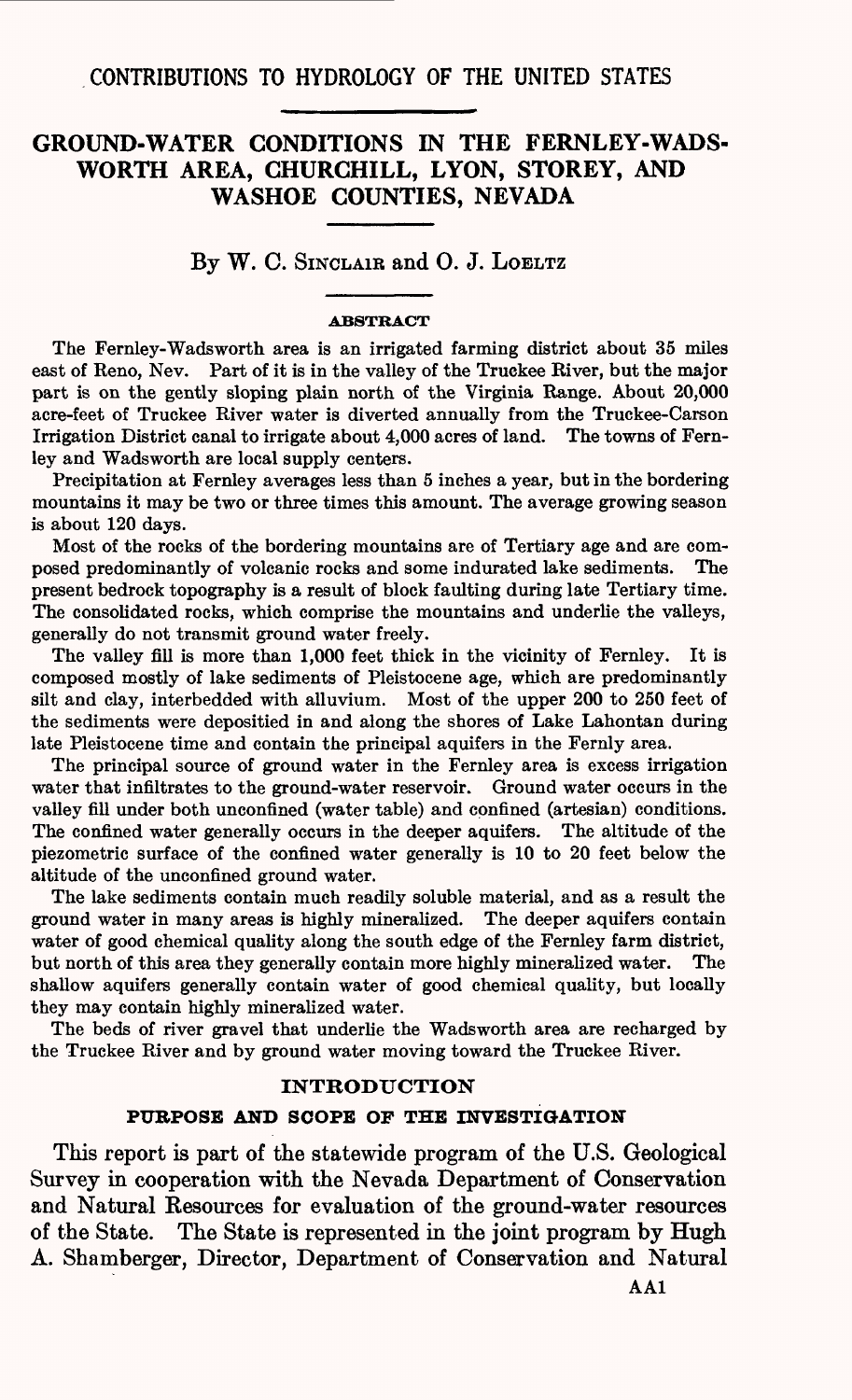## AA2 CONTRIBUTIONS TO HYDROLOGY OF THE UNITED STATES

Resources, and Edmund A. Muth, state engineer, Division of Water Resources, Department of Conservation and Natural Resources. The study was made under the supervision of Omar J. Loeltz, district engineer, Ground Water Branch, in charge of investigations in Nevada. Investigation of the Fernley-Wadsworth area was begun in June 1953 as a result of a request by residents of the Fernley area to the Governor of the State of Nevada for an appraisal of the ground-water resources of the area. Most of the available hydrologic data was collected in 1953 by O. J. Loeltz and J. L. Poole. An informal appraisal was given to the residents of the area at a local meeting, attended by the governor, within a month of the time the investigation was begun. Additional information, including periodic measurements of groundwater levels, was collected by C. P. Zones during 1953-56.

This report interprets and summarizes the data as they pertain to the occurrence, movement, chemical quality, and utilization of ground water in the Fernley-Wadsworth area. It also lists information on wells, selected logs, and chemical analyses, and shows the geographic distribution of these data. (See tables 1, 2, and 3, and pl. 1.)

## **PREVIOUS INVESTIGATIONS**

Russell (1885) discusses the geologic history of Lake Lahontan, which once covered a large part of northwestern Nevada including the Fernley-Wadsworth area, and describes the lake sediments, which are exposed in the banks of the Truckee River north of Wadsworth. A soil survey of the Femley farm district which was published in 1945 by the Soil Conservation Service, U.S. Department of Agriculture, includes a map of the soil types of the area and makes recommendations as to their use and limitations.

#### **ACKNOWLEDGMENTS**

The cooperation of the residents of the area in supplying well data and in allowing water-level measurements and pumping tests to be made during this investigation is very much appreciated. Pertinent data in the files of the Truckee-Carson Irrigation District in Fallon, the U.S. Bureau of Reclamation in Carson City, and the Soil Conservation Service of the U.S. Department of Agriculture in Reno, which were made available to the writers by these agencies, were most helpful in compiling this report.

## **NUMBERING SYSTEM FOR WELLS AND SPRINGS**

The number assigned to a well or spring in this report is both an identification and a location number. It is referrenced to the Mount Diablo base and meridian of the General Land Office. A typical number consists of three units. The first unit is the number of the township north of the Mount Diablo base. The second unit, separated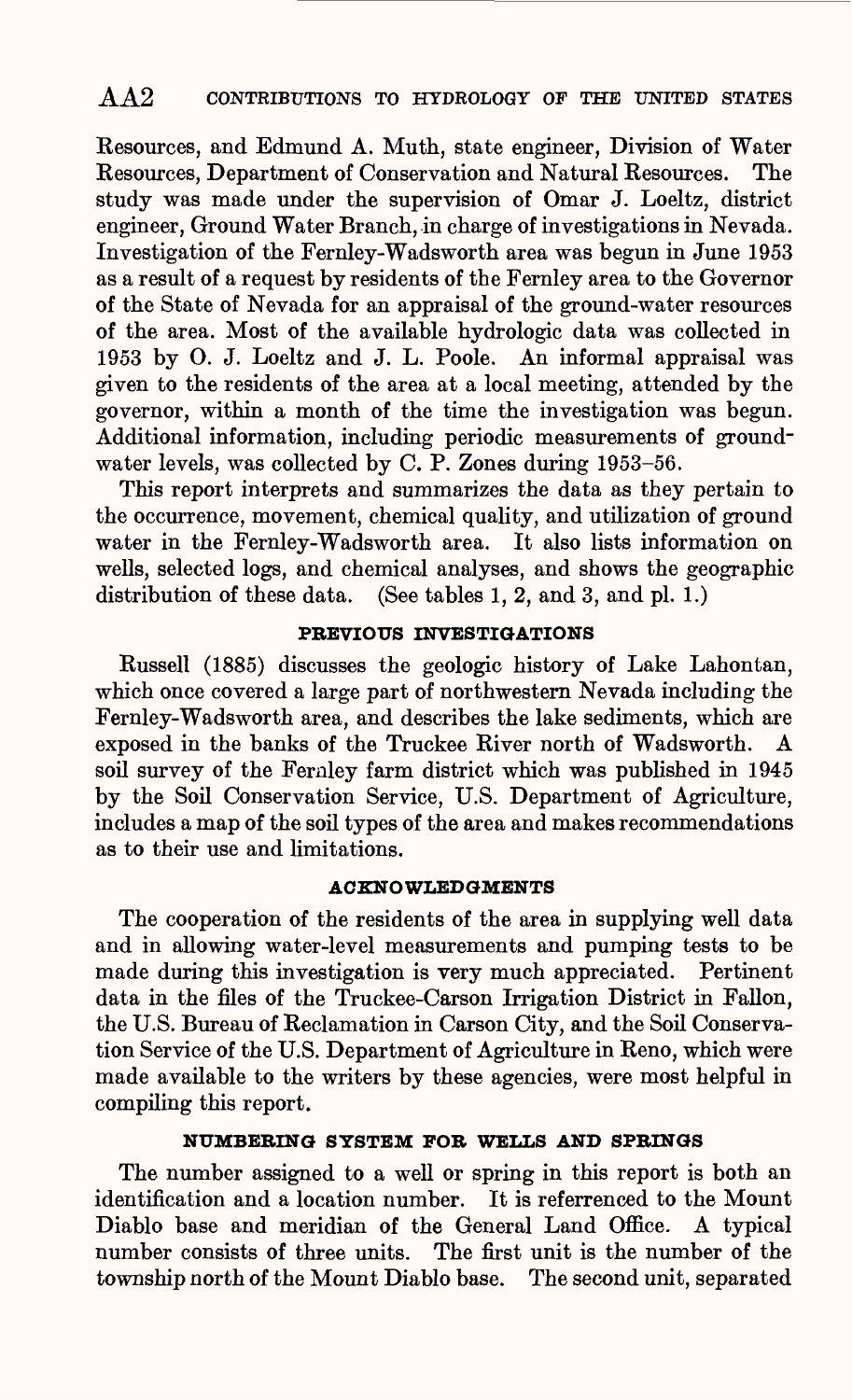from the first by a slant, is the number of the range east of the Mount Diablo meridian. The third unit, separated from the other two units by a dash, is the number of the section followed by a letter which designates the quarter section and a second letter which designates the quarter-quarter section; thus, locating the well within a 40-acre tract. A number following the letters indicates the order in which the well or spring was recorded within the 40-acre subdivision. The letters a, *b, c,* and *d,* designate, respectively, the northeast, northwest, southwest, and southeast quarters of the section and quarter section. For example, well number 20/24-12dc2 designates the second well recorded in the SW<sup>1</sup> $/$ SE<sup>1</sup> $/$  sec. 12, T. 20 N., R. 24 E., Mount Diablo base and meridian.

#### **QEOGRAPHICAL SKETCH**

Fernley and Wadsworth are neighboring towns, about 2 miles apart, in west-central Nevada, about 35 miles east of Reno (fig. 1). The two



FIGURE 1.-Map of Nevada showing area described in the present report.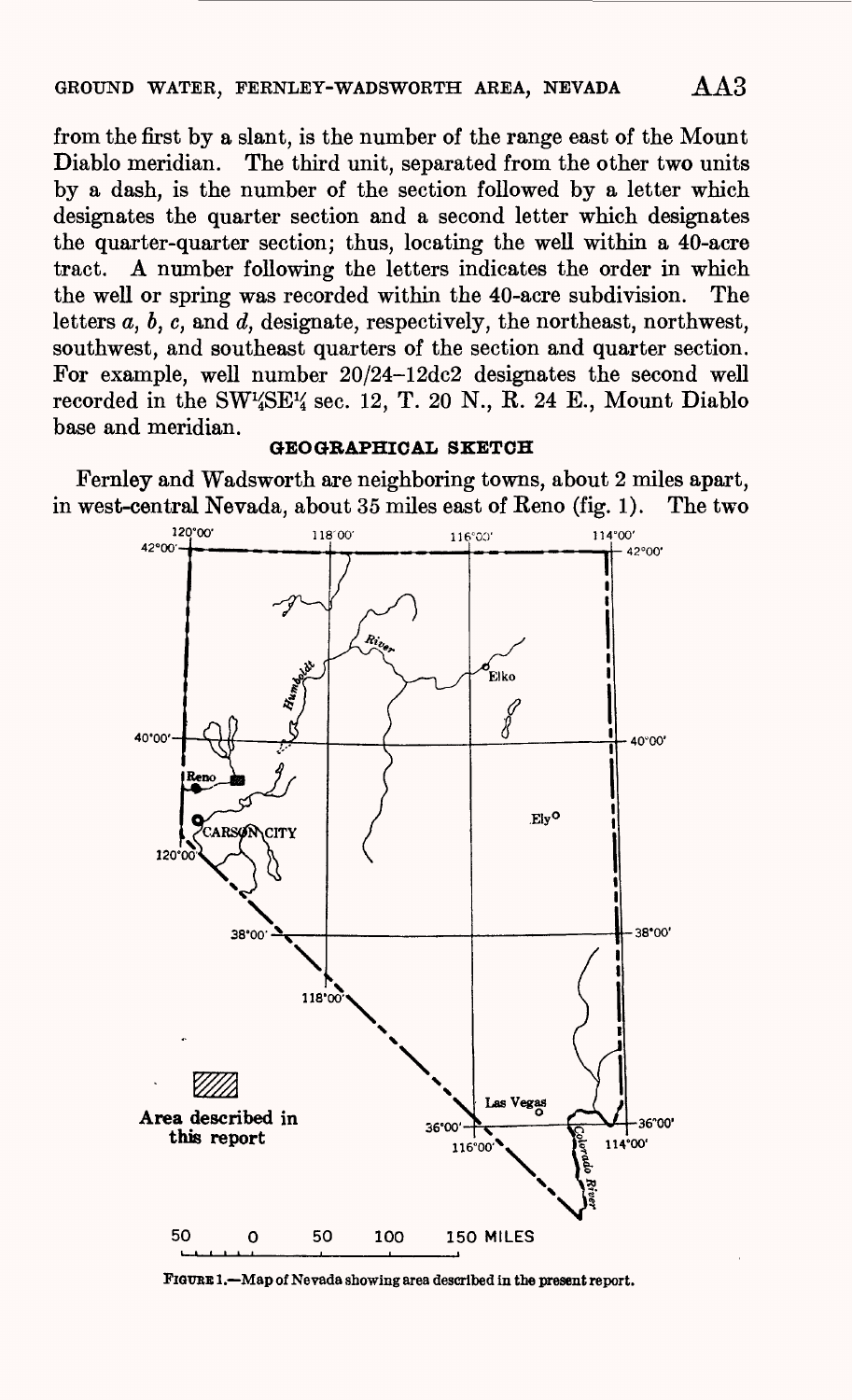towns were developed along the Southern Pacific railroad, which was built along one of the early emigrant routes to California. In addition to the railroad, the area is now traversed by U.S. Highways 40, 95, and alternate 95.

The population of Fernley, according to the Nevada Industrial Commission, was 650 in 1957; Wadsworth is much smaller. The economy is based largely on an irrigated-farm district of about 4,000 acres, the railroad, highway traffic, and the processing of diatomaceous earth, which is quarried in the nearby mountains.

Fernley lies at an altitude of 4,153 feet on a plain, which occupies the gap between the Virginia Range on the south and the Truckee Range on the north. East of Fernley, between the Truckee Range and the Hot Springs Mountains, the gap widens into a northward trending valley which contains alkali flats and playa lakes fed mainly by excess irrigation water from the Fernley farm district.

Wadsworth is on a terrace of the Truckee River, which rises in the Sierra Nevada about 50 miles to the west. The river enters the study area a few miles southwest of Wadsworth through a gap between the Virginia and the Pah Rah Ranges. It turns northward at Wadsworth, and about 15 miles farther downstream it terminates in Pyramid Lake (fig. 1).

Since 1905, an average of about 300 cfs (cubic feet per second) of water has been diverted from the Truckee River into the Truckee Canal at Derby Dam, which is 11 miles upstream from Wadsworth. The canal trends eastward along the south edge of the Fernley farm district and thence to Lahontan Reservoir, about 20 miles southeast of Fernley. About 20,000 acre-feet of water is diverted from the canal each season for irrigation of the farm district at Fernley.

### **CLIMATE**

The climate is semiarid. The average annual precipitation at Fernley, according to incomplete records of the U.S. Weather Bureau, is only about 4.7 inches. most of which occurs in the winter. Conseis only about 4.7 inches, most of which occurs in the winter. quently, irrigation is necessary for successful farming. On the basis of a precipitation map prepared *lof* Hardman (1936), it is estimated that precipitation in the surrounding mountains may be two or three times the precipitation at Fernley.

Recorded temperatures range from a maximum of 106°F to a minimum of  $-16^{\circ}\text{F}$ . The average temperature for July is 73.7°F and that for January is 34.1°F. The average date of the last killing frost in the spring is  $\text{May } 25$ , and that of the first killing frost in the fall is September 25, indicating an average growing season of about 120 days. The relative humidity is low, and sunshine is abundant.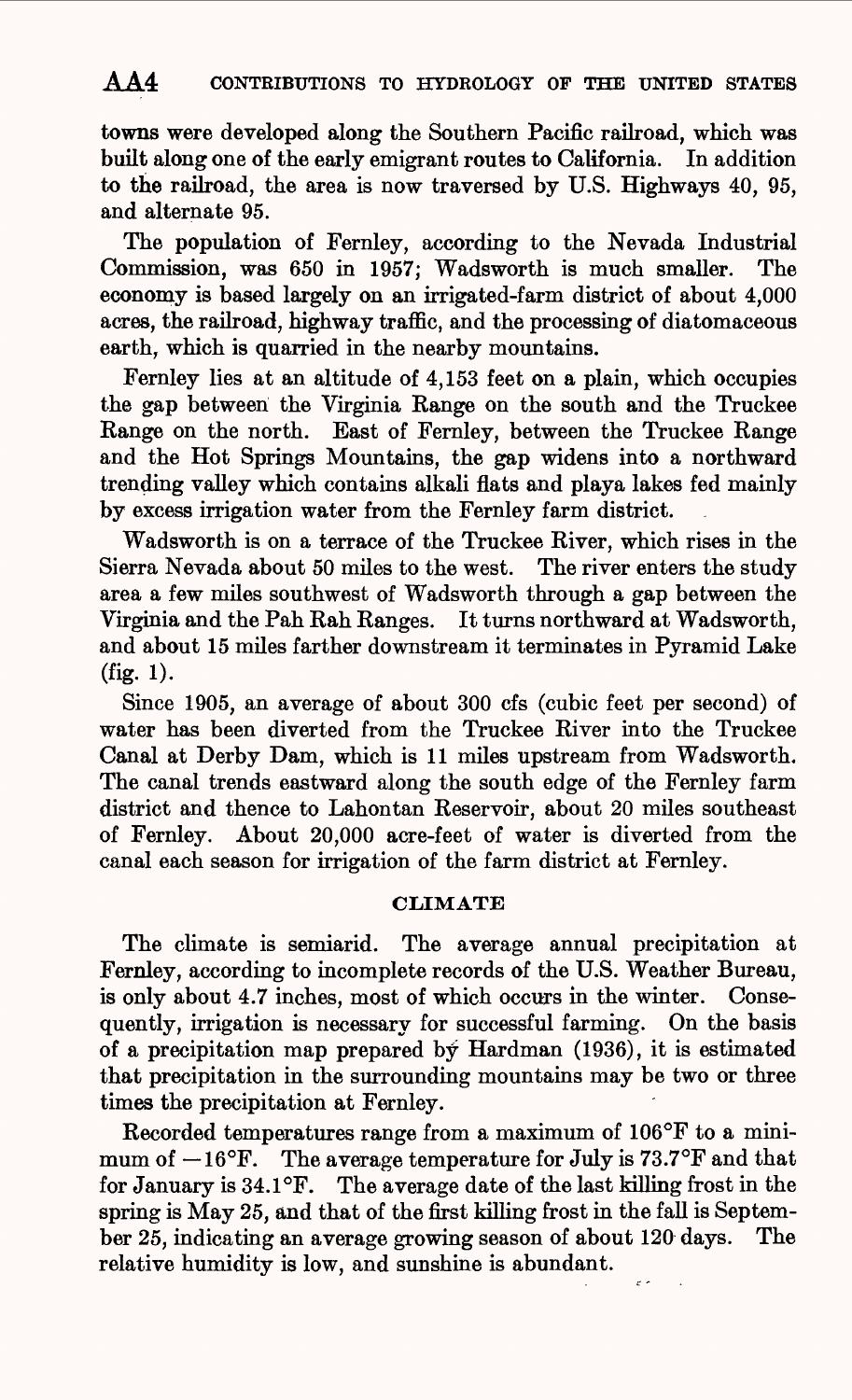#### **GEOLOGY**

## **SUMMARY OF GEOLOGIC HISTORY**

The rocks exposed in the mountain ranges surrounding the Fernley-Wadsworth area are mostly of Tertiary age. They are predominantly of volcanic origin, although they also include some indurated freshwater sediments.

During the latter part of the Tertiary Period, block faulting raised the mountain ranges relative to the valley floors and outlined roughly the present bedrock topography. The displacement along the faults is known to exceed 3,000 feet, because the deepest well in the Fernley area, well 20/24-14aa3, at 1,026 feet in depth did not penetrate bedrock, and the bordering peaks are more than 2,000 feet above the valley floor.

Erosion of the uplifted blocks during and after the faulting has partly filled the valleys with sediments. The maximum thickness of the valley fill is unknown, but it is at least 1,026 feet.

The climatic fluctuations of the Pleistocene Epoch resulted in a series of lakes which intermittently covered a large part of western Nevada. The most recent of these, Lake Lahontan, was described by Russell (1885). The lake has recently been studied in greater detail by Roger Morrison (1963) of the U.S. Geological Survey who mapped more than 70 different lake stages. The Fernley-Wadsworth area was inundated during four major periods of high lake level, and the history of the lake is reflected in the complexity of the sediments and the shoreline features in the foothills.

The highest level of the lake is defined by a terrace, which is most noticeable along the north side of the Virginia Range south of Fernley, at an altitude of somewhat less than 4,400 feet. The last stage of high water in the Fernley-Wadsworth area was slightly less than 4,200 feet. Several other stages are represented by gravel deposits on the slopes south of Fernley, but the features of most of the lake stages, especially the lower ones, have been covered by the sediments of later stages.

Several periods of high water in Recent time raised the level of Pyramid Lake sufficiently to bring the lake to a point only a few miles north of Wadsworth. The gradient of the Truckee River was thereby decreased and caused the river to meander and widen its valley to its present extent. The reentrant in the valley bluff southeast of Wadsworth, through which U.S. Highway 40 passes, is the abandoned channel of a stream that drained part of the Virginia Range during the periods of more humid climate which caused the high lake levels. As the waters of Lake Lahontan receded for the last time, the base level of the Truckee River was again lowered and the river began to entrench itself into the older valley floor. Today the older valley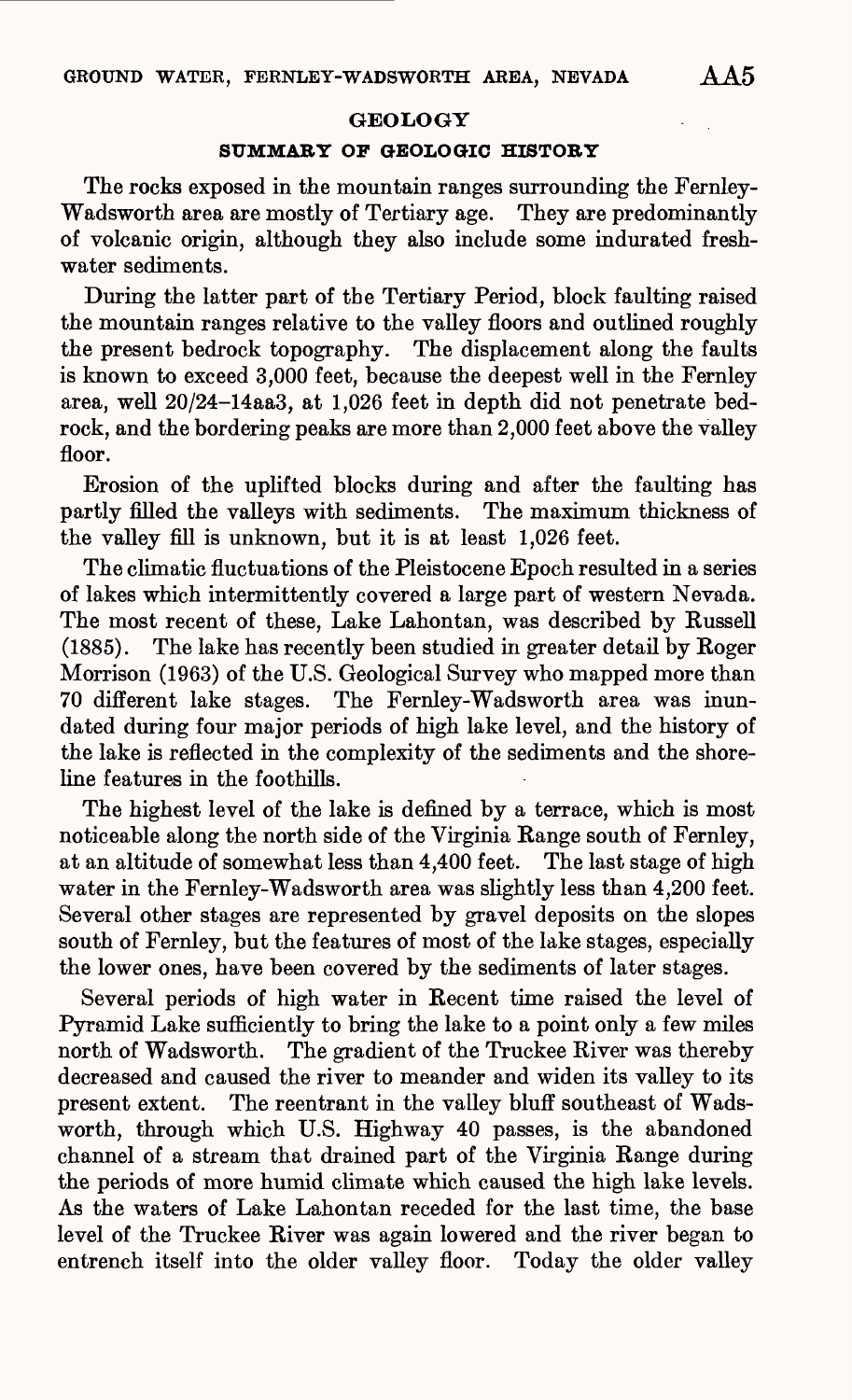## AA6 CONTRIBUTIONS TO HYDROLOGY OF THE UNITED STATES

floor in the vicinity of Wadsworth is a terrace about 20 feet above the bed of the river.

#### **PHYSICAL CHABACTEB AND WATEB-BEABING PBOPEBTIES OF THE BOCKS**

#### **BEDROCK**

The interstitial permeability of the volcanic rock and the older indurated lake sediments, which in large part compose the bedrock, appears to be very low. Furthermore, the springs and seeps in the mountains are small and issue almost entirely from fractures in the bedrock. The bedrock, therefore, will probably not yield water to wells at appreciable rates unless one or more permeable fracture zones are intercepted. The chances of intercepting such zones are so poor that the bedrock, whether in the mountains or buried beneath the valley fill, is not considered to be a practical source of ground water.

## **VAli/EY** *FILL,*

#### **ALLUVIUM**

Most of the alluvium is of Pleistocene age and is composed of unconsolidated stream-laid debris, ranging in size from boulders to clay. Commonly it is poorly sorted and not very permeable. Where it is composed of well-sorted sand or gravel, however, it yields moderate to large amounts of water to wells.

Alluvial deposits are exposed along the flanks of the mountains. Wells drilled in these deposits generally are satisfactory for watering stock, although the water level may be a considerable distance below the land surface. In well 19/25-6ccl, for example, the depth to water reportedly is 195 feet (table 2).

In the floor of the valley, the alluvium is buried by lake sediments. During the periods between high lake stages, alluvium was transported farther into the valley and was reworked and sorted by the advancing waters of a later high-water stage which subsequently covered the alluvium with silt and clay. These reworked layers of alluvium probably are tapped by some of the wells in the Fernley area. Their increased permeability is due principally to the good sorting produced by wave action of the encroaching lake. Because these deposits were formed by wave action, they are more properly classified as lake sediments and are discussed under that heading.

#### LAKE SEDIMENTS

Fernley is underlain by a sequence of lake sediments which may be 1,000 feet or more thick. Most of these sediments in the upper 200 to 250 feet of the sequence were deposited in Lake Lahontan during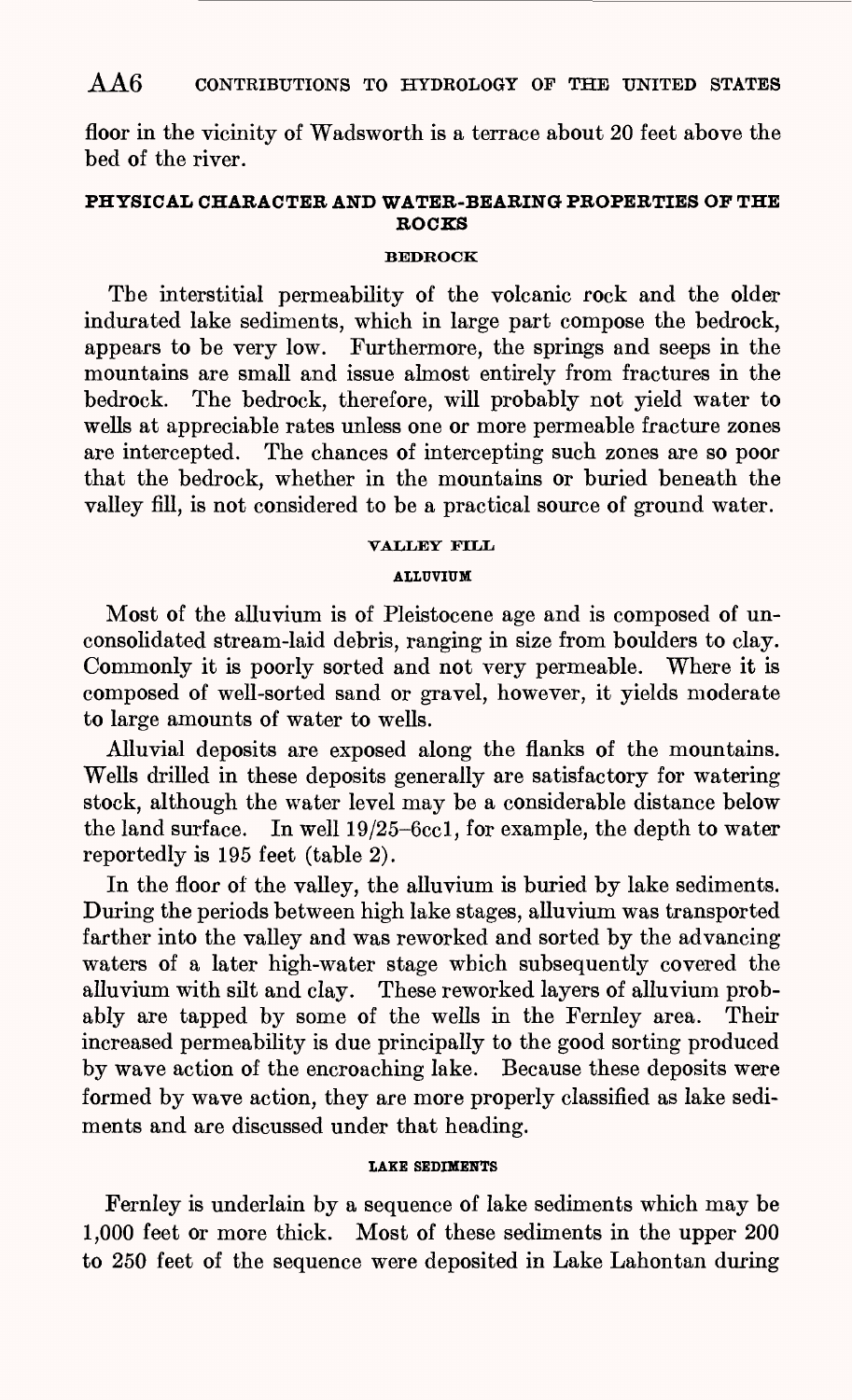Pleistocene time, whereas the deeper sediments were deposited in lakes of earlier Pleistocene age and possibly even in lakes of late Tertiary age.

This great thickness of sediments is composed predominantly of silt and clay, which are deep-lake deposits, separated by layers of sand and gravel that accumulated during shallow stages of the lakes and during periods of desiccation.

As the lake levels rose, the valley fill was reworked by wave action along the encroaching shoreline. Where the lake stood at one level for an extended period, wave and current action formed beach deposits of sand and gravel, whereas farther offshore the finer materials, silt and clay, were deposited in the deep, still water. Further encroachment caused these beach deposits to be buried by younger deep-water sediments and caused new beach deposits to be formed farther up the alluvial slopes. As the water receded in a similar. halting manner, it left the hillsides terraced with the history of its retreat.

The sand and gravel strata are the most important aquifers in the lake sediments. Many of the better wells in the area tap some of these strata. For example, well 20/24-24bb2, which furnishes the municipal water supply for Fernley, is finished in sand and gravel at the base of the Lahontan section and is reported to yield 1,000 gpm (gallons per minute) with a drawdown of only 35 feet.

The northwestward-trending gravel spit in sees. 14, 23, and 24, T. 20 N., R. 24 E., is an example of one of the better sand and gravel aquifers. This shore feature developed at the junction of the longshore currents of Lake Lahontan and the mouth of the stream whose dry bed now parallels the west side of the spit. The combination of factors that caused the formation of the spit was probably active throughout much of Lake Lahontan's existence, and, therefore, beds of well-sorted gravel similar to those exposed are probably present at depth along the trend of the spit.

Many of the strata reported as clay or sandy clay in the drillers' logs (table 3) are probably interlaminated layers of thinly bedded clay and sand similar to the sediments exposed in the face of the valley bluff east of Wadsworth. The sand strata form many small independent aquifers which may yield small amounts of water to properly constructed wells.

#### **RIVER DEPOSITS**

The terrace on which the town of Wadsworth is built is underlain by deposits of the Truckee River. The river deposits are of late Pleistocene and Recent age. Although the deposits range in size from silt to boulders, they contain many strata of well-sorted sand and gravel and thus should yield water at relatively high rates to properly constructed wells.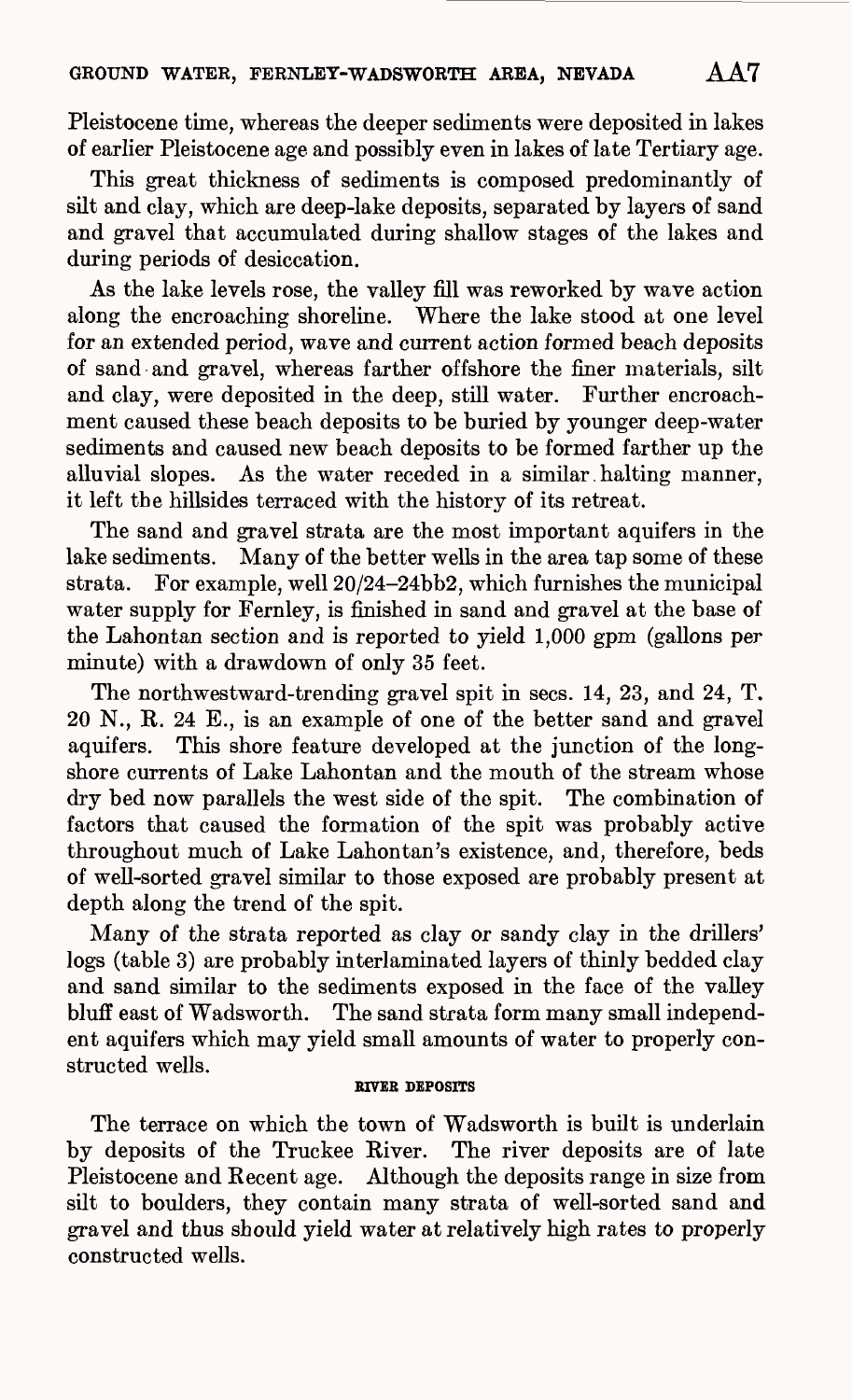## **GROUND WATER OCCUBBENCE AND MOVEMENT**

Most of the recoverable ground water in the Fernley-Wadsworth area is in the unconsolidated sediments of the valley fill. Where the valley fill consists either of fine-grained material, such as silt and clay or of poorly sorted alluvium, the permeability is very low, and only small yields can be expected from wells. In contrast, beach deposits and other well-sorted sand and gravel strata have moderate to high permeabilities and will yield water readily to wells.

Water in the uppermost, or shallow, aquifers of the Fernley area generally is under water-table, or unconfined, conditions. In the deeper aquifers, however, the water generally is under artesian, or confined, conditions. The altitude of the piezometric surface of the water in the deeper aquifers generally is 10 to 20 feet lower than the altitude of the water level in the overlying shallow aquifers. Example of exceptions to this general rule are the deeper aquifers at the south edge of the farming district near Fernley. These aquifers are not overlain by shallow aquifers, and the water in them apparently is not confined.

In the Wadsworth area the data are inadequate for determining<br>here confined and unconfined conditions exist. However, the water where confined and unconfined conditions exist. in the uppermost aquifer probably is unconfined.

In moving from recharge to discharge areas, ground water flows in the direction of lower head just as surface water does. The movement, however, is much slower, the rate ranging from a few feet a year to several hundred feet or more a day. In the Fernley-Wadsworth area, the rate of movement undoubtedly covers a rather wide range because of the probable wide ranges in the permeability of the aquifers and the hydraulic gradients. Although the range is not known, the average rate probably is a few hundred rather than a few thousand feet a year. In the study area the principal area of recharge is the irrigated cropland south of Fernley. This is shown on plate 1 by the pronounced ground-water mound that underlies the irrigated area. The water moves from this recharge area to areas of discharge, of which the principal ones are the playa (alkali flat) areas north and east of Fernley and the valley of the Truckee River near Wadsworth (see pi. 1.).

Although the control is inadequate to extend the water-level contours more than about 1 mile east of Fernley, it is inferred that the shallow ground water beneath the irrigated lands east of the area shown on plate 1 is moving northward to the playa. The shallow water beneath the Wadsworth area also is moving northward, at a gradient controlled by the Truckee River.

The available data were insufficient to warrant drawing a piezometric surface for the artesian water in the Fernley area, but the data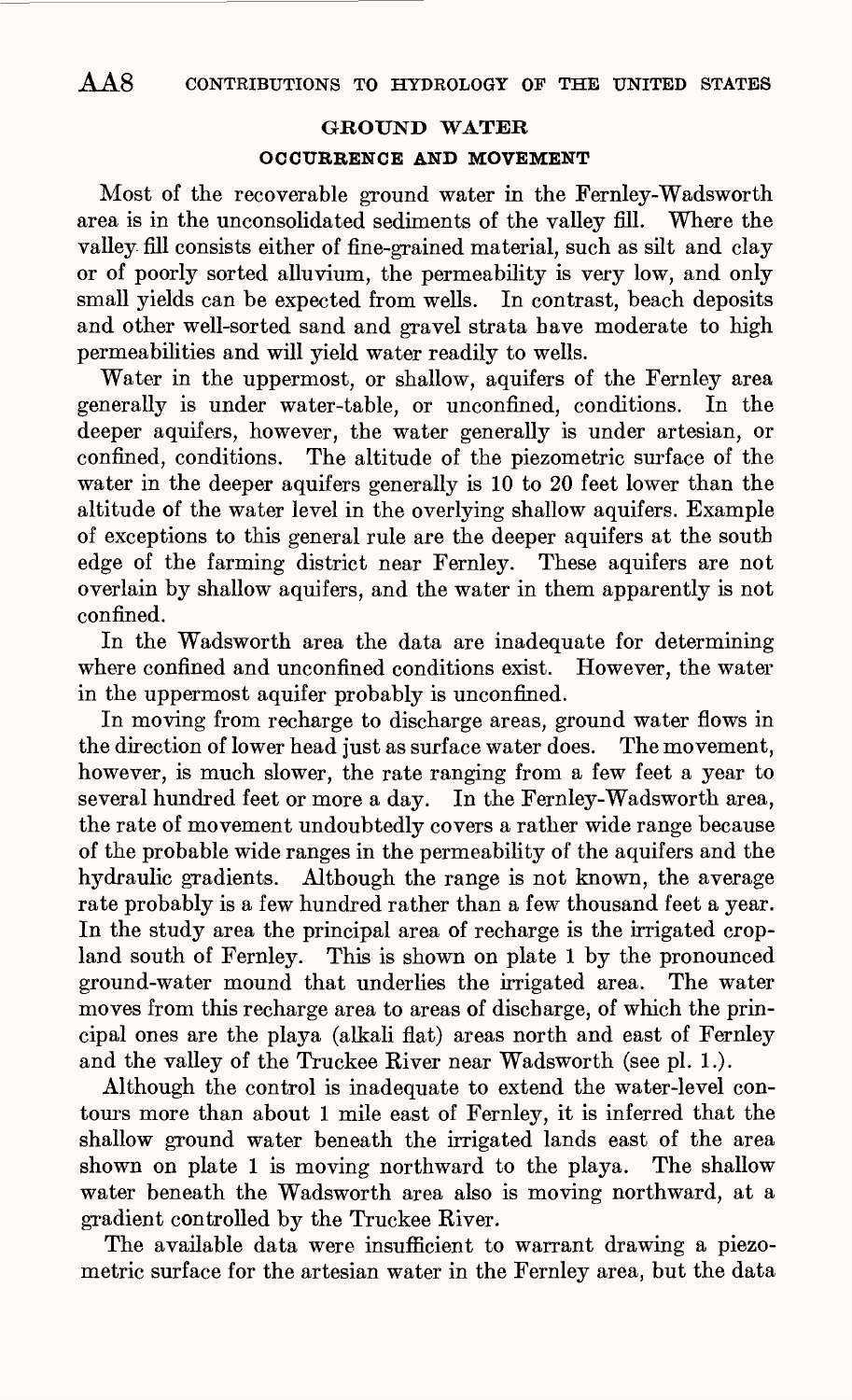suggest that the artesian water also is moving northward to the playa and northwestward to the valley of the Truckee River.

#### **RECHARGE**

Ground-water recharge in the Fernley-Wadsworth area is effected by (1) infiltration of precipitation, (2) infiltration from streams and canals, (3) underflow from the surrounding highlands, and (4) infiltration of irrigation water.

#### **INFILTRATION OF PRECIPITATION**

Precipitation in the valley averages somewhat less than 5 inches a year (p. AA4), almost all of which is evaporated or transpired before reaching the water table. Thus the annual recharge to the groundwater reservoir from direct precipitation is negligible.

## **INFILTRATION FROM STREAMS AND CANALS**

The water in the river deposits underlying Wadsworth probably is in hydraulic continuity with the Truckee River. The river is a source of recharge to the shallow ground water in the Wadsworth area only when the river stage is higher than the surrounding ground-water level. Although the historic recharge from this source is considered negligible, large withdrawals from the aquifers in the Wadsworth area could induce substantial recharge from the river.

Leakage from the Truckee Canal in the 31 miles between Derby Dam and Lahontan Reservoir has been estimated at about 35,000 acrefeet annually, nearly 16 percent of the total average flow of about  $220,000$  acre-feet per year.<sup>1</sup> The leakage in the immediate vicinity of Fernley probably is only a small fraction of this amount, principally because the underlying lake sediments are relatively impermeable; however, even if the leakage is only a thousand acre-feet a year, it is a significant source of ground-water recharge. Several of the distributary canals are filled with water most of the year, and leakage from these also is a source of ground-water recharge.

## **UNDERFLOW FROM THE SURROUNDING HIGHLANDS**

Most of the underflow to the Fernley area results from the infiltration of recharge from precipitation in the drainage basin south of Fernley.

On the basis of the precipitation map prepared by Hardman (1936), it is estimated that the average annual precipitation in this drainage area is about 20,000 acre-feet; however, only a small percentage of the precipitation recharges the ground-water reservoir, because most of it either evaporates or is transpired before it reaches the water table.

<sup>1</sup> U.S. Bureau of Reclamation, 1949, Truckee Canal loss study: Carson City, Nev., open-file rept.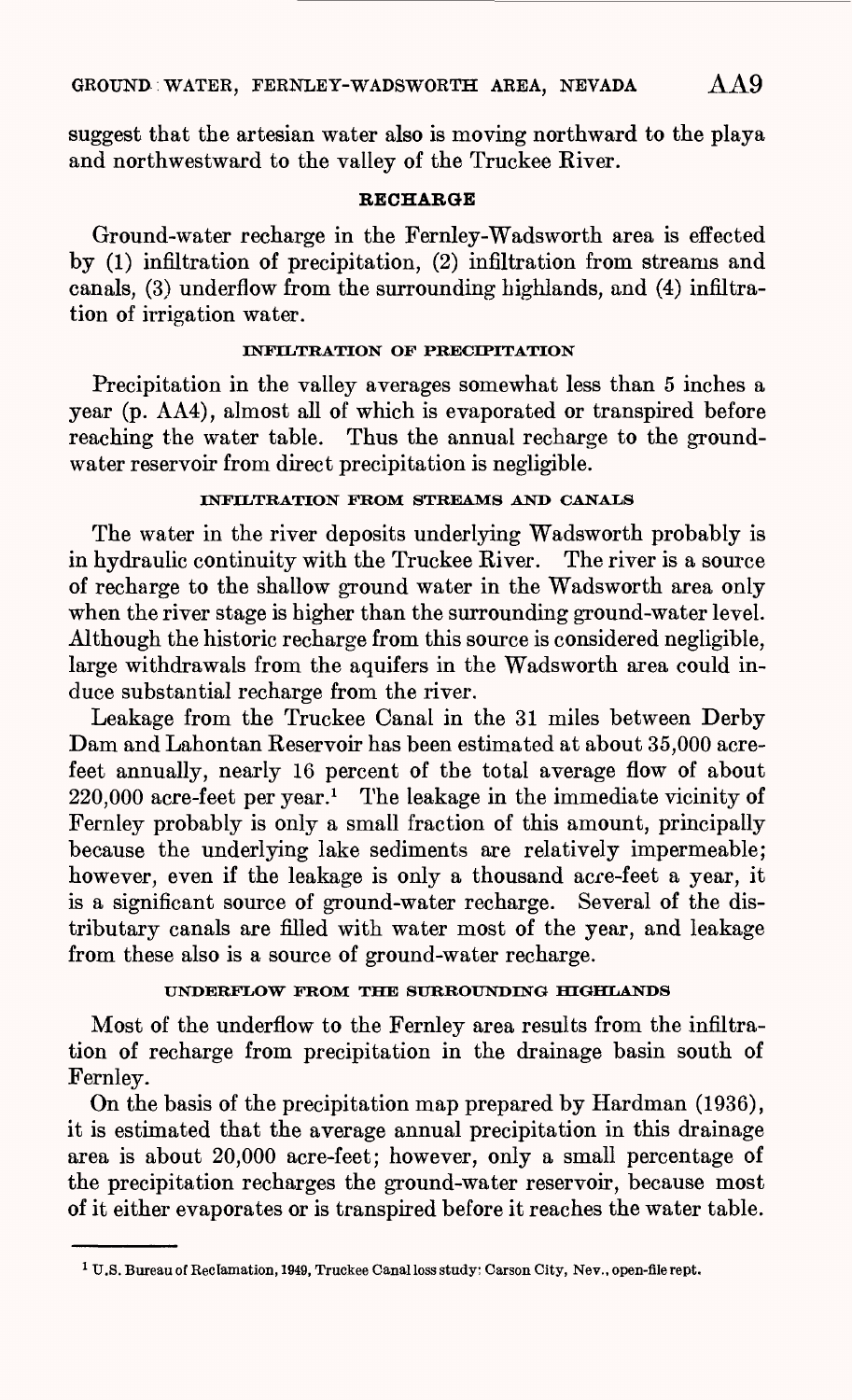## **AA10 CONTRIBUTIONS TO HYDROLOGY OF THE UNITED STATES**

One method that has been used to estimate recharge to other groundwater basins in Nevada is to assume that a fixed percentage of the precipitation within each of the percipitation zones mapped by Hardman recharges the ground-water reservoir. Seven percent is used for the 12- to 15-inch zone and 3 percent for the 8- to 12-inch zone. It is assumed that the recharge is negligible in zones in which the precipitation is less than 8 inches. According to Hardman's map, approximately 6 square miles are in the 12- to 15-inch zone and about 12 square miles in the 8- to 12-inch zone. If one uses the percentages given above, the average annual recharge to the Fernley area as a result of precipitation is computed to be about 500 acre-feet.

#### **ESTFILiTRATION OF IRRIGATION WATER**

The 4,000 acres under cultivation in the Fernley farm district receive an average of  $20,000$  acre-feet of surface water per year. cause the amount of water applied is about twice the average consumptive use of the crops that are commonly grown, half the water, or about 10,000 acre-feet, is available for evapotranspiration, runoff, and recharge to the ground-water reservoir. The proportion of this excess water that recharges the ground-water reservoir is not known, but the rise of ground-water levels under several sections of land during the irrigation season suggests that the average annual recharge is at least several thousand acre-feet. Excess irrigation water is thus the largest source of recharge to the ground-water reservoir.

## **WATER-LEVEL FLUCTUATIONS**

Figure 2 shows the relation between monthly precipitation, monthly diversions for irrigation, and fluctuations of water levels in four selected wells for most of 1953 and 1954. The effects of precipitation, evapotranspiration, pumping, and other factors which in other areas generally cause the largest water-level fluctuations are overshadowed in the Fernley area by the response of water levels to the spreading of water for irrigation.

Periodic measurements of water levels were made at 14 other wells during this same period. These measurements show that in shallow wells fluctuations generally are greatest in the southern part of the farm district in the  $S_2$  sec. 14, and the SW $\frac{1}{4}$  sec. 13, T. 20 N., R. 24 E., where the annual fluctuations may be as much as 15 feet. The annual fluctuations in shallow wells decrease to the east and north until, in the vicinity of Fernley and northward, they are only a few feet. Water levels in wells deeper than about 50 feet appear to fluctuate with and at about the same magnitude as the water levels in shallow wells in the southern part of the irrigated district, although the head in the deeper aquifers is 10 to 20 feet less than that in the shallow aquifers.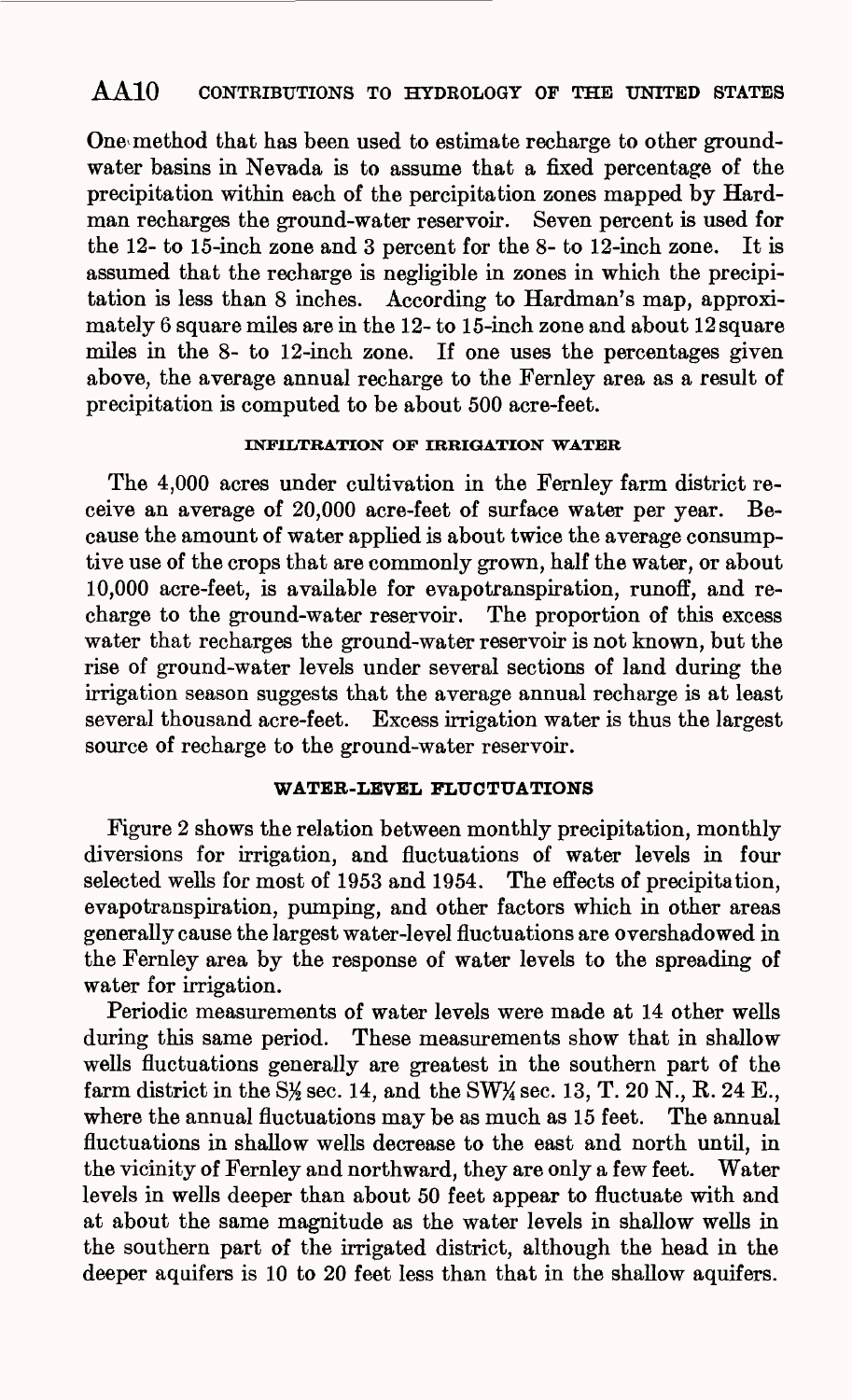



FIQUBE 2. Graphs showing the relation between monthly precipitation, monthly diversion of irrigation water, and fluctuations of water levels in four selected wells.

One plausible explanation for this pattern of fluctuations is that in the southern part of the irrigated area some of the shallow ground water is moving downward to the deeper aquifers through semi-impervious strata. Although the shallow water is in hydraulic continuity with the water in the deeper aquifers, it loses considerable head during its vertical movement. The strata of relatively low permeability that separate the shallow and deeper aquifers become less permeable to the north until movement of water between the shallow and deeper aquifers is negligible. As a result, north of about the middle of sees. 13 and 14, the water-level fluctuations in the two systems are relatively independent.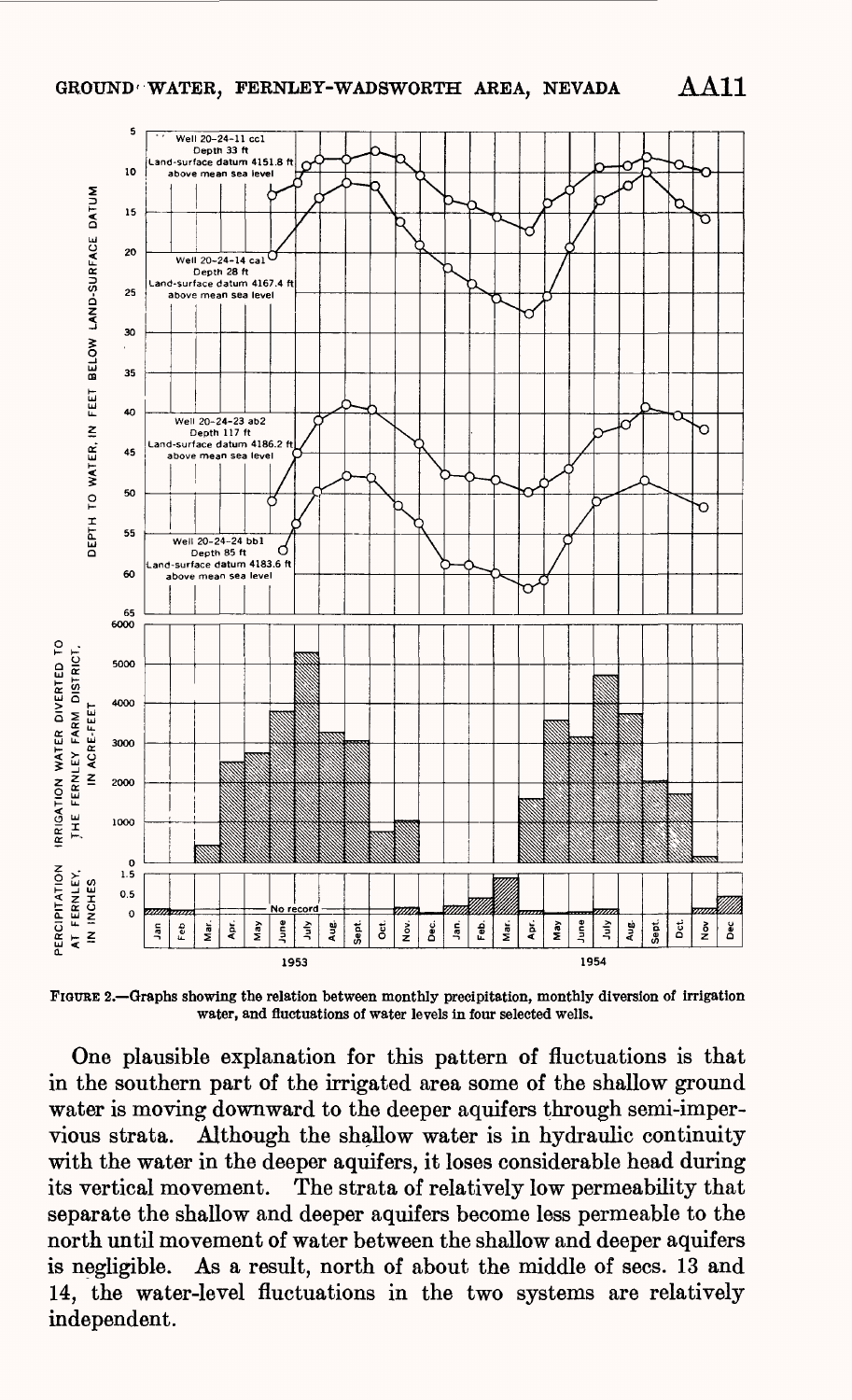## **AA12** CONTRIBUTIONS TO HYDROLOGY OF THE UNITED STATES

In the northern part of the district, along U.S. Highway 40, where the water in the deeper aquifers is confined, water levels respond quickly to changes in head of the water in the deeper aquifers near the south edge of the irrigated land. Consequently, beneath and north of the town of Fernley the water-level fluctuations in the deeper aquifers have several times the magnitude of water-level fluctuations in the shallow aquifers.

Water levels in the Wadsworth area evidently respond principally to changes in stage of the Truckee River. In 1953 and 1954 the water levels in wells 20/24-3bc2 and 20/24-3bc3 fluctuated only 1 or 2 feet, and they had no apparent relation to the water diverted for irrigation in the Fernley area.

#### **QUALITY OF WATER**

Most dissolved solids in ground water are acquired by the solution of constituents of the soil and rocks through which the water percolates. In general, the degree of mineralization of the water is determined by the solubility of the rock or soil, the area and duration of contact, and other factors, such as pressure and temperature.

Because Lake Lahontan and its predecessors had no outlet, continued evaporation caused the lake waters to become increasingly saline. When the concentration of minerals exceeded the saturation point, the minerals precipitated out of solution and eventually were buried in the lake sediments. Thus, the sediments in the Fernley area contain much readily soluble material that is capable of markedly increasing the mineral content of relatively fresh ground water as it percolates through them.

Chemical analysis of water from selected wells, springs, and surfacewater sources in the Fernley-Wadsworth area are given in table 1. Sodium and sulfate ions commonly are the major constituents of highly mineralized water in the Fernley area. The degree to which fresh water can become mineralized as it passes through the sediments is shown by the increase in dissolved solids of relatively fresh canal water as it moves to discharge areas north of Fernley. Table 1 shows that the concentration of dissolved solids in the canal water is only 128 ppm (parts per million) before it is diverted but that by the time it reaches the pond in sec. 12, T. 20 N., R. 25 E., the concentration has increased to about 3,220 ppm.

The probability of obtaining water of satisfactory chemical quality in a given area can be predicted best on the basis of the quality of water from wells in the area. Wells south of Fernley, along the flank of the Virginia Range, yield water from the deeper aquifers that is generally of satisfactory chemical quality for most uses. Water from these aquifers becomes increasingly saline toward the north until, near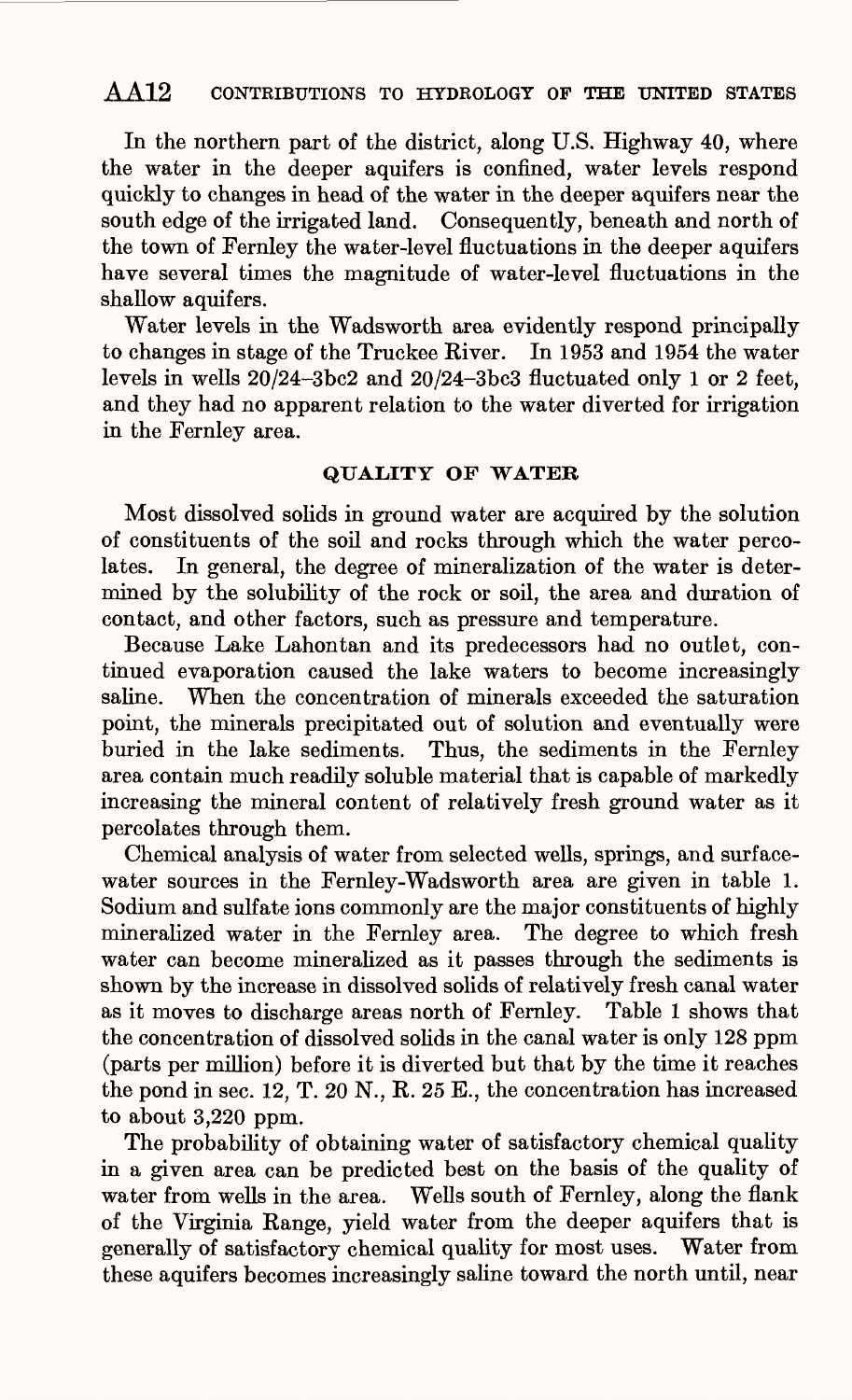| Source of data:                                                                                                                                    |                                     |                                                                                                          | N, Univ. Nevada; Agr. Expt. Sta., Dept. Food and Drugs, Public Service Div.; S, Southern Pacific Co.; and U, U.S. Geol. Survey |                  |                                      |                 |                                                       |                            |                                    |                                         |                                      |                               |                                        |                                   |          |
|----------------------------------------------------------------------------------------------------------------------------------------------------|-------------------------------------|----------------------------------------------------------------------------------------------------------|--------------------------------------------------------------------------------------------------------------------------------|------------------|--------------------------------------|-----------------|-------------------------------------------------------|----------------------------|------------------------------------|-----------------------------------------|--------------------------------------|-------------------------------|----------------------------------------|-----------------------------------|----------|
|                                                                                                                                                    |                                     |                                                                                                          |                                                                                                                                |                  |                                      |                 |                                                       |                            | Constituents, in parts per million |                                         |                                      |                               |                                        |                                   |          |
| Well or spring or other source                                                                                                                     | $\frac{\text{source}}{\text{data}}$ | Date<br>collected                                                                                        | Dissolved                                                                                                                      | Silica<br>(SiO2) | Cea1<br>C                            | ු පුලි<br>ප්පූල | $M_{\rm agne}$<br>sium<br>( $M_{\rm g}$ )             | Sodium<br>(Na)             | Potas-<br>sinm<br>(K)              | Bicar-<br>bonate<br>(HCO <sub>3</sub> ) | $\frac{\text{Carbon.}}{\text{attn}}$ | Sulfate<br>(SO <sub>4</sub> ) | ae<br>Bee                              | Hardness<br>್ಯಾರೆ<br>ರೂರಿ         | рH       |
|                                                                                                                                                    |                                     |                                                                                                          |                                                                                                                                |                  |                                      | Ground water    |                                                       |                            |                                    |                                         |                                      |                               |                                        |                                   |          |
| 19/25-6cc1<br>20/24-3bb1                                                                                                                           |                                     |                                                                                                          |                                                                                                                                | 35               | Trace                                | ্র              | $\Xi$                                                 | Ξ                          |                                    | $\mathbf{g}$                            | 0                                    | ⋥                             | ş                                      | 146                               |          |
| 3dd1                                                                                                                                               |                                     |                                                                                                          |                                                                                                                                |                  |                                      |                 |                                                       |                            |                                    |                                         | 48                                   |                               |                                        |                                   |          |
| 4aa1 <sub>----</sub>                                                                                                                               | ZoZZZZZ                             | အအုဆု<br>အနုသု<br>အနုသုံး                                                                                |                                                                                                                                |                  |                                      |                 |                                                       |                            |                                    | i99<br>19                               |                                      | :ន                            | ;ఇ∽                                    |                                   |          |
| $\ddot{\ddot{\text{}}}$<br>9da1                                                                                                                    |                                     |                                                                                                          |                                                                                                                                |                  |                                      |                 |                                                       |                            |                                    |                                         |                                      |                               |                                        |                                   |          |
| 1od2--------                                                                                                                                       | :Z                                  | 243488<br>475488<br>24488                                                                                | ន្តដូន្ននុន្នដូច                                                                                                               | \$2              | Trace<br>Trace                       | 38              | ಇ ಇ                                                   | $\frac{1}{12}$ ង           |                                    | <b>RAALLER</b>                          | ೦ಸ್ಥಂ೦೦೦೫                            | $\frac{185}{132}$             | នងដនទ្ទីដង                             | 284                               |          |
| 1dd4-------------<br>1dd6--------------                                                                                                            |                                     | $4 - 24 - 50$<br>$4 - 15 - 31$                                                                           | 38<br>$\sim$                                                                                                                   | ₽                | Trace                                | 80              | 3                                                     | ;ິ<br>ອີ້                  |                                    |                                         |                                      | 590<br>$\ddot{ }$             |                                        | $\frac{1}{6}$                     |          |
| 3ad1 <sub>------</sub> --<br>2cc1                                                                                                                  |                                     | $4 - 25 - 49$<br>$5 - 4 - 48$<br>4-28-47                                                                 |                                                                                                                                |                  |                                      |                 |                                                       |                            |                                    |                                         |                                      |                               |                                        |                                   |          |
| 3001<br>4aa1                                                                                                                                       |                                     | $6 - 15 - 4$                                                                                             |                                                                                                                                |                  |                                      |                 |                                                       |                            |                                    |                                         |                                      |                               |                                        |                                   |          |
| 4aa2<br>4ac1                                                                                                                                       |                                     |                                                                                                          |                                                                                                                                | $\overline{37}$  | Trace<br>Trace                       | $\frac{15}{15}$ | ¦\$                                                   | :43                        |                                    |                                         | Trace<br>7                           | ia<br>!                       |                                        | ig<br>iS                          |          |
| 4bal                                                                                                                                               |                                     | $\begin{array}{l} 44 \\ 47 \\ 47 \\ 49 \\ 49 \\ 50 \\ 60 \\ 74 \\ 74 \\ 19 \\ 10 \\ 10 \\ 1 \end{array}$ |                                                                                                                                | 8                | Trace                                | 48              | i≌                                                    | $\boldsymbol{\mathcal{Z}}$ |                                    |                                         |                                      | 12                            |                                        |                                   |          |
| 4cd2<br>4dd-                                                                                                                                       |                                     |                                                                                                          |                                                                                                                                |                  |                                      |                 |                                                       |                            |                                    |                                         |                                      |                               |                                        |                                   |          |
| 23ab2<br>23ab1                                                                                                                                     |                                     |                                                                                                          |                                                                                                                                |                  |                                      |                 |                                                       |                            |                                    |                                         |                                      | ုန္တ                          |                                        |                                   |          |
| 24bb2 <sub>----</sub><br>85ccl                                                                                                                     | :ZZZZZZZZZZZZDDZ                    | ぺヿヿヮヮ゚ヿヿ゚゚゚ヿ゚ヿヿヸヷヸ<br>゚゚゚゚ゟ゙゙ヷゖ゙ゖヸヿヸゖヸヸヸゖゖヸ<br>゚ゟ゚゠゙ゖヹゟ゚゠゚゠ヸゕヸゖヹゕ゚ヸ                                      |                                                                                                                                |                  |                                      |                 |                                                       | $\frac{4}{3}$              | 500<br>းက် လု                      | G888 - 888 3 3 3 3 3 3 3 3 3 4 5        | 00ನಿಗೂಂ                              |                               | ឧនគននក្នុងក្នុងនក <u>្ពន្</u> ជីឌីកូងខ | ន្នន្នន្ទន                        | 7.9      |
| 20/25 18ba1 <sub>-----</sub><br>8ba2                                                                                                               |                                     |                                                                                                          |                                                                                                                                | ລສສສສ            | ទី ខ្លួនខ្លួន<br>ខ្លួនខ្លួន<br>ខ្លួន | នទ្វងដង្ហ       | $\frac{11}{12}$<br>$\frac{13}{12}$<br>$\frac{13}{15}$ | ङ्कड                       |                                    |                                         | Trace                                | <b>ដន្ទនី</b> ឌឌឺ             |                                        |                                   |          |
| 19bb1                                                                                                                                              | <u>XZZZZZZ;</u>                     |                                                                                                          |                                                                                                                                |                  |                                      |                 |                                                       |                            |                                    |                                         | <b>000</b> ಇಂ                        | $\mathbf{a}$                  |                                        |                                   |          |
| g<br>Sod<br>19cb1                                                                                                                                  |                                     |                                                                                                          |                                                                                                                                |                  |                                      |                 |                                                       |                            |                                    |                                         |                                      |                               |                                        |                                   |          |
| 20bd1<br>19da1                                                                                                                                     |                                     |                                                                                                          |                                                                                                                                |                  |                                      |                 |                                                       |                            |                                    |                                         |                                      |                               |                                        |                                   |          |
| 21ac1                                                                                                                                              |                                     |                                                                                                          |                                                                                                                                |                  |                                      |                 |                                                       |                            |                                    |                                         |                                      | i젊을                           |                                        |                                   |          |
|                                                                                                                                                    |                                     |                                                                                                          |                                                                                                                                |                  |                                      | Surface water   |                                                       |                            |                                    |                                         |                                      |                               |                                        |                                   |          |
| Irrigation canal; T20N R24E<br>Pond, access irrigation water:<br>NWA sec. 12 T20N R25E<br>Playa WA sec. 26 T21N R25E<br>Playa WA sec. 26 T21N R25E | Þ                                   | $5 - 17 - 60$                                                                                            | 128                                                                                                                            | ন                | 5                                    | 14              | ب<br>آیه                                              | $\overline{a}$             | r<br>ci                            | r                                       | 0                                    | $\mathbf{r}$                  | ្អ                                     | జ                                 | $\infty$ |
|                                                                                                                                                    | Þ                                   | $5 - 17 - 60$                                                                                            | 3,220                                                                                                                          | 급                | ຮ                                    | 72              | 5                                                     | 922                        | \$                                 | 450                                     | $\circ$                              | 1,440                         | 445                                    | 430                               | œΰ       |
|                                                                                                                                                    | Þ                                   | $5 - 17 - 60$                                                                                            | 101,000                                                                                                                        | s<br>ထံ          | පී                                   | 449             | 658                                                   | 700<br>34,                 | 899                                | 306                                     | 5                                    | 18,700                        | 600<br>45,                             | 820<br>$\boldsymbol{\mathcal{S}}$ | ထံ       |
|                                                                                                                                                    |                                     |                                                                                                          |                                                                                                                                |                  |                                      |                 |                                                       |                            |                                    |                                         |                                      |                               |                                        |                                   |          |

TABLE 1.—Chemical analyses of water from the Fernley-Wadsworth area

GROUND WATER, FERNLEY-WADSWORTH AREA, NEVADA

 $AA13$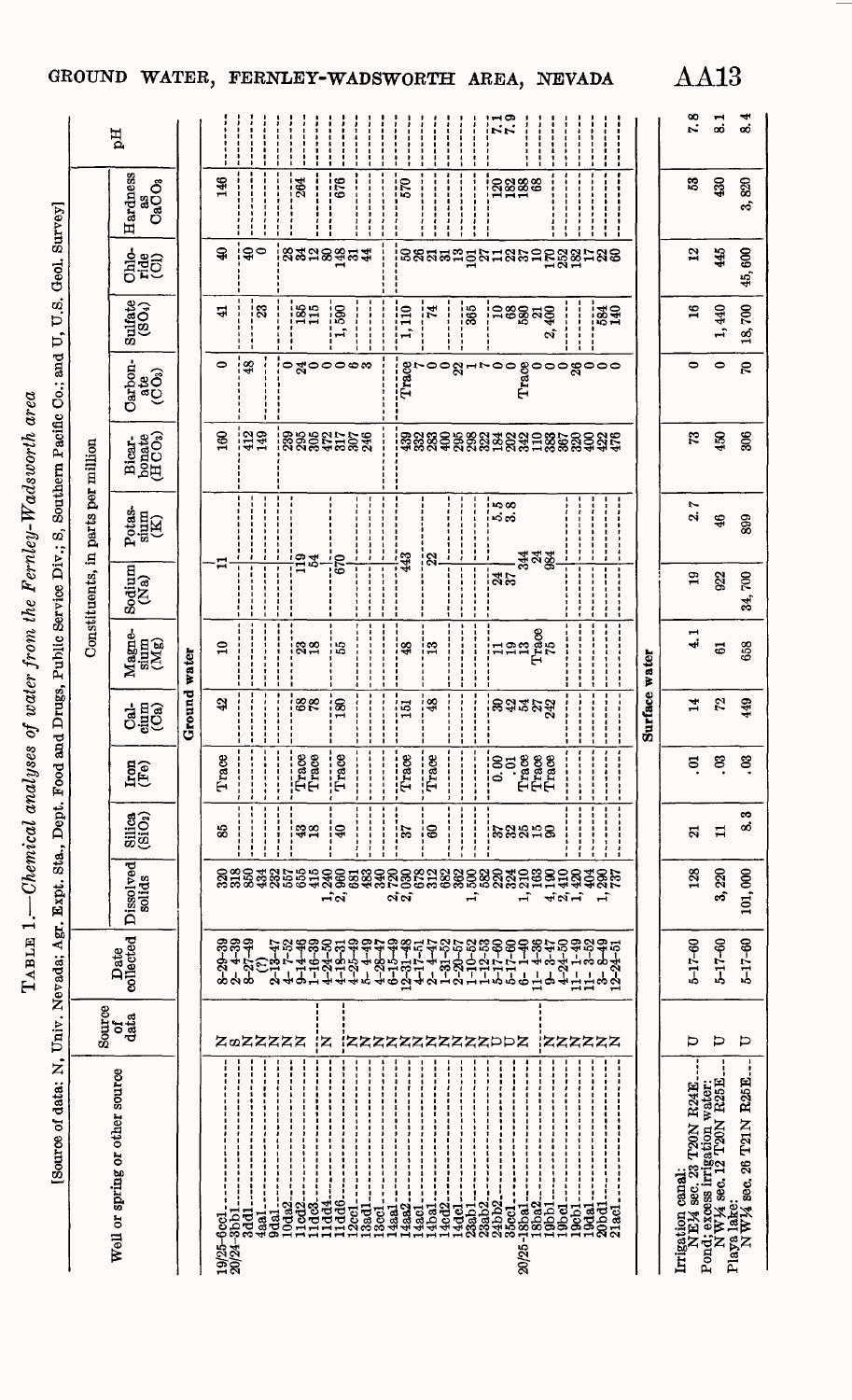## **AA14 CONTRIBUTIONS TO HYDROLOGY OP** THE UNITED STATES

U.S. Highway 40, the chemical quality of water from most of the wells deeper than 50 feet is unsatisfactory for most uses.

In Wadsworth and along the Truckee River, moderate yields of water probably can be developed from aquifers at shallow to moderate depths in the underlying river deposits (pi. 1). The quality of the water in this area, however, may be impaired by the infiltration of nitrates from the Truckee River and by contributions of highly mineralized water from the bordering Lahontan sediments.

## **UTILIZATION OF GROUND WATER**

In 1958 Fernley established its first municipal water-supply system. The successful completion of well 20/24-24bb2 whose site was selected on the basis of information obtained during the early part of the present study, in large part resulted in the establishment of the municipal water system. As a result, many of the privately owned wells (table 2) in the area served by the system are no longer in use. Beyond the limits of the municipal distribution system, privately owned wells are still used for domestic supplies and also, to some extent, for watering stock. Ground water is not used for irrigation and is not likely to be used for this purpose to any significant extent in the near future because: (1) much of it is not of satisfactory chemical quality, (2) adequate yields may not be obtainable in many areas, and (3) ample canal water is generally available.

The sand and gravel deposits, which compose the better aquifers within the Lake Lahontan sediments in the Fernley area, are irregular in areal extent, thickness, and depth. Because of this condition and because the water in much of the area is highly mineralized, it is desirable for anyone planning to develop ground water to have a basic understanding of conditions under which the ground water occurs. Otherwise, unnecessary risk may be taken in the search to obtain a supply whose yield and chemical quality are both satisfactory and are likely to remain so indefinitely.

One of the better areas for the future development of ground-water supplies probably is in the vicinity of the northwest-trending gravel spit in sees. 14, 23, and 24, T. 20 N., R. 24 E. (p. AA7).

In the Wadsworth area, water is obtained from wells that tap the river deposits although underflow of mineralized water from the surrounding Lahontan sediments, and nitrates from the Truckee River are sources of contamination.

#### **CONCLUSIONS**

The principal source of ground water in the Fernley area is water that infiltrates from irrigation in the farm district. This water has flushed the salts from the sediments to some extent and has made it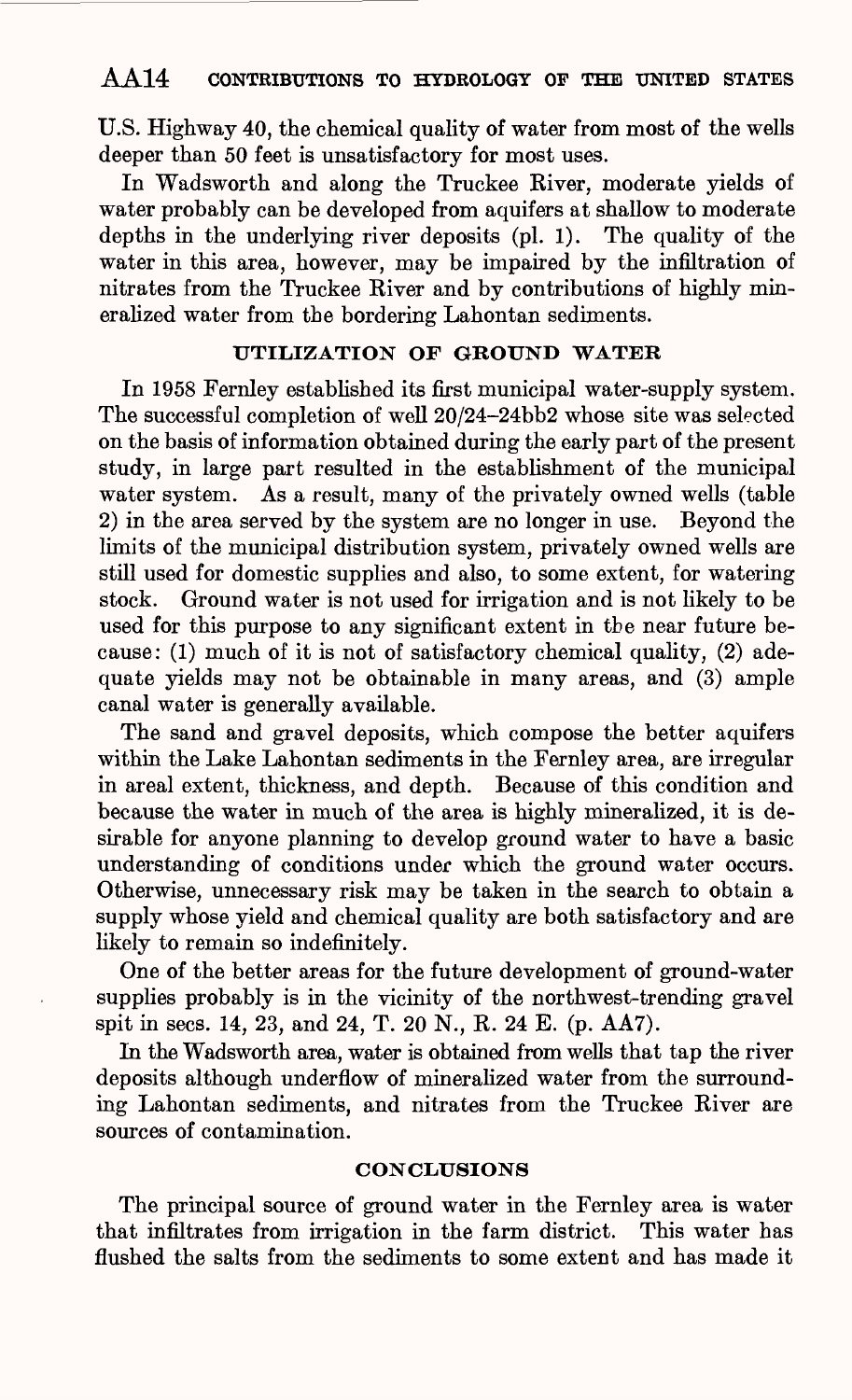possible in much of the area to obtain water of a chemical quality

satisfactory for domestic use. From the available evidence, water from the deeper aquifers is likely to be highly mineralized, except locally along the southern part of the farm district. Well 20/24-24bb2, which furnishes the municipal supply for Fernley, gives an indication of the quality and the yield that is obtainable from wells tapping the deeper aquifers in the more favorable areas.

#### **LITERATURE CITED**

- Hardman, George, 1936 Nevada precipitation and acreages of land by rainfall zones: Nevada Univ. Agr. Expt. Sta. mimeo. rept. and map, 10 p.
- Morrison, Roger, 1962, Lake Lahontan: Geology of the Carson Desert, Nevada: U.S. Geol. Survey Prof. Paper 401, in press.
- Russell, I. C., 1885, Geologic history of Lake Lahontan, a Quaternary lake of northern Nevada: U.S. Geol. Survey Mon. 11, 288 p.
- Soil Conservation Service Staff, 1945, Better land use, Fernley, Nevada: U.S. Dept. Agriculture, mimeo rept., 35 p.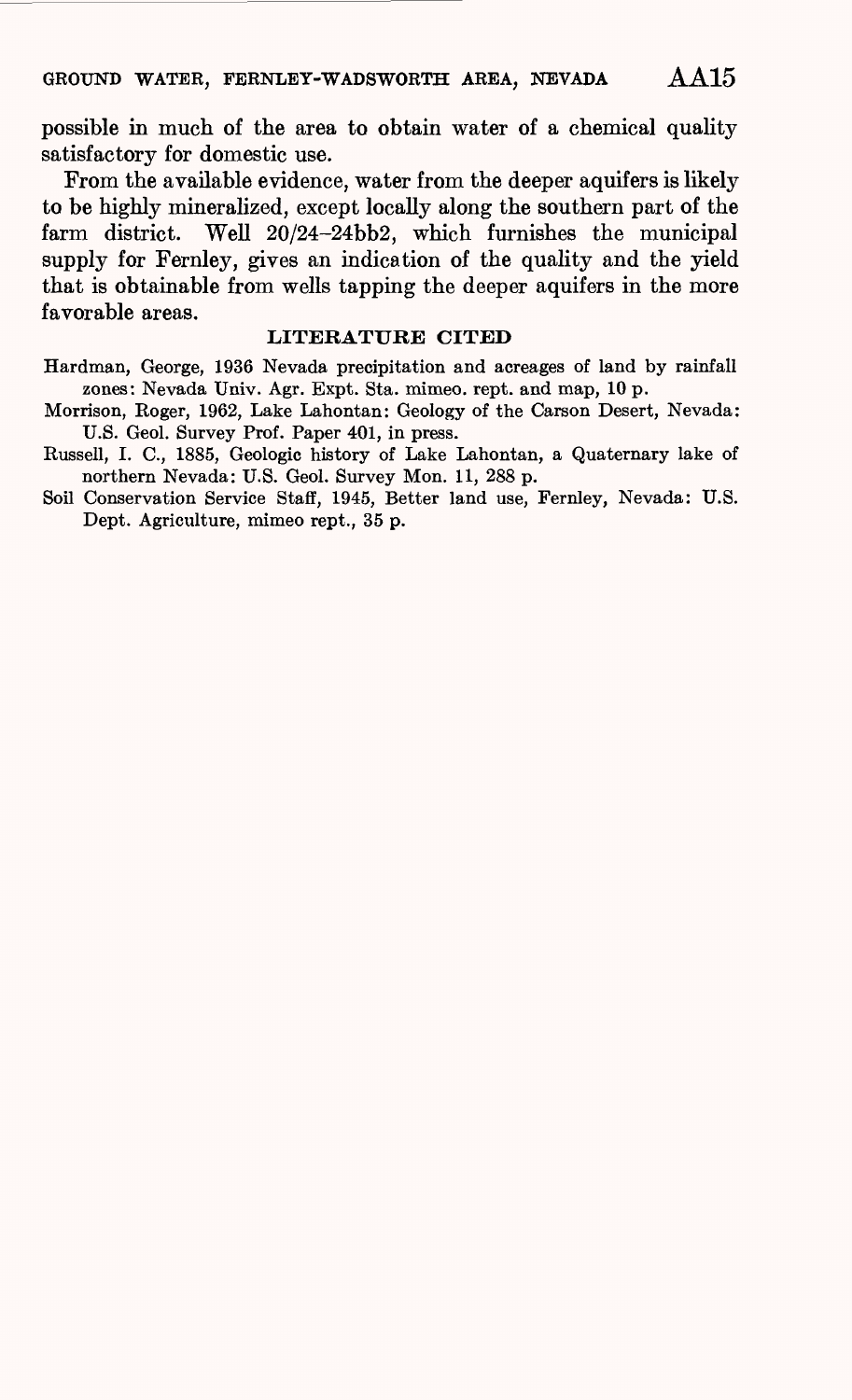TABLE 2. *Records of wells and springs*  TABLE 2.-Records of wells and springs

Well or spring: See explanation on p. AA2-AA3.

Use: D, domestic; Ind, industrial; N, not used; P, public supply; S, stock; Irr, irrigation.

Well or spring: See explanation on p. AA2-AA3.<br>Use: D. or oriente: Incl. holdustrial: N. not used: P.; public subsection for the intension.<br>D. D. S. Comestic: Incl. holdustrial: N. not used: P.; public subsection. The stic Altitude: Land-surface datum, in feet above mean sea level; E, estimated from U.S.O.S. topographic quadrangle. Two Tips, Nev., 1957, or Wadsworth, Nev., 1957. Depth to water: In feet below land-surface datum; M, measured; R, reported.

|                                                                                                                            | Remarks                                                                                                           | temp. 64°F.<br>Spring; no flow.<br>Spring; flow ½ gpm.<br>Analysis.<br>Log 3790,<br>Analysis; log 1692.<br>Log 2265,<br>Analysis,<br>983.<br>9<br>⊡⊶⊶<br>Log 330.<br>Log 1071; L.<br>Analysis.<br>Analysis.<br>Log 331.<br>Log 2045; ten<br>Ļ<br>$\begin{array}{l} \textbf{Analysis:} \ \textbf{1} \\ \textbf{Log 3610:} \ \textbf{I} \\ \textbf{Log 3952:} \ \textbf{I} \\ \textbf{Log 5195:} \ \textbf{I} \\ \textbf{Log 5195:} \ \textbf{I} \end{array}$<br>Log 5196; 1<br>Analysis.<br>Analysis.<br>Log 3062.<br>Log 2264.<br>å<br>å |
|----------------------------------------------------------------------------------------------------------------------------|-------------------------------------------------------------------------------------------------------------------|------------------------------------------------------------------------------------------------------------------------------------------------------------------------------------------------------------------------------------------------------------------------------------------------------------------------------------------------------------------------------------------------------------------------------------------------------------------------------------------------------------------------------------------|
|                                                                                                                            | Use                                                                                                               | ರರ¤<br>AAZAAAZAAAAA<br><b>00:00:00</b>                                                                                                                                                                                                                                                                                                                                                                                                                                                                                                   |
|                                                                                                                            | Date                                                                                                              | $1 - 48$<br>$\frac{6-19-33}{6-18}$<br><b>8888588888</b><br>91998898+<br>77988784+<br>99 949984<br>888<br>444<br>$48.848$<br>$9.2948$<br>$9.2948$<br>0– 4–33<br>Տ<br>388<br>444<br>615-33<br>415-33<br>415-3<br>$12 - 18 - 57$<br>12-10-55<br>12-18-57<br>$12 - 47$<br>$512$<br>$512$<br>$+14.53$<br>$+14$<br>ዋዋኖ<br>ዋዋዋ                                                                                                                                                                                                                  |
|                                                                                                                            | Depth<br>to water                                                                                                 | zzz<br><b>¤ZZAdZAAZZZAAZZZZZ</b><br>≍≍¤<br>zzz<br>ಜ¤¤¤≍<br>笜<br>FROUND ARREST CAST<br>$\frac{9}{17.4}$<br>5 2 2<br>15 2 2<br>5<br>53825<br>ನ್<br>ီး                                                                                                                                                                                                                                                                                                                                                                                      |
|                                                                                                                            | Altitude                                                                                                          | 4,135 E<br>一国<br>国国国<br>4.075 E<br>4.068.7<br>4.4.068.7<br>4.4.068.7<br>$4,135,7$<br>$4,142,3$<br>$4,151,8$<br>$4,150,3$<br>$4,150,5$<br>$4,150,5$<br>4,149.7<br>5,020<br>5,020<br>4,470                                                                                                                                                                                                                                                                                                                                                 |
|                                                                                                                            | Depth<br>of intake                                                                                                | <br> ಸ್ಥಾತಕ<br> ಸ್ಥಿಪವ<br>ភ្នុង<br>អង្គ<br>អង្គ<br>$225 - 227$<br>$27 - 37$<br>156–220<br>ತ್ವಜ್ಞ<br>ನಗ<br>iအအခုအ<br>iခွန်ခွန်း<br>43-60                                                                                                                                                                                                                                                                                                                                                                                                  |
|                                                                                                                            | Aquifer                                                                                                           | sand and gravel<br>Volcanic rock<br>Sand and gravel<br>Sand and gravel<br>Lake beds<br>Alluvium<br>Gravel<br>$-100$<br><br>Sand<br>Sand<br>$$ -do<br>Gravel<br>Gravel<br>؋<br>!<br>Sand                                                                                                                                                                                                                                                                                                                                                  |
|                                                                                                                            | $\det_{\text{well}}^{\text{left}}$                                                                                | <b>ኤ</b> ន្តូ <del>ឌ</del> ឌឌន្ទ្រូឌឌឧន្ទ្ទុឌឌឌន្<br>8548<br><b>sseern</b><br>ទន<br>242<br>g                                                                                                                                                                                                                                                                                                                                                                                                                                             |
|                                                                                                                            | Diameter Reported<br>$\begin{array}{c}\n\text{(inches,}\n\text{at land}\n\text{and}\n\text{surface}\n\end{array}$ | もるまちらは686666668辺辺<br>ౚౢౢ౿౿౿౿౿<br><br>∞<br>1040                                                                                                                                                                                                                                                                                                                                                                                                                                                                                           |
|                                                                                                                            | Date<br>drilled                                                                                                   | i# ఇజ<br>' స్—ఉ<br>និងនិឌុខន្ធ<br>!ទទួន ខ្ញុំ<br>!ទុកី<br>858<br>224<br>1932<br>$\frac{1}{2}$<br>$\frac{12-47}{10-46}$<br>$\frac{1}{2}$<br>Spring                                                                                                                                                                                                                                                                                                                                                                                        |
| Remarks: Log numbers are State Engineer of Nevada file numbers; L, log in table 3; analysis, chemical analysis in table 1. | Owner                                                                                                             | High-<br>acific Co<br>Garson Irrig.<br>Land Man<br>wayne Davis<br>Dept.<br>Chick Bed Co<br>Marie Warren<br>ings<br>$G. F. Campbell$<br>$C. A. A model.$<br>$\frac{1}{1000}$<br>$-10 -$<br>V. Cantlin<br>$\overline{\text{R. J. J}}$ ennir<br>agement<br>Truckee<br>Dist.<br>J. Randal.<br>John Day<br>Nevada I<br>U.S. Bur.                                                                                                                                                                                                              |
|                                                                                                                            | Well or<br>spring                                                                                                 | .<br>일명윙쭹쀵쿈엳역역역역연역역역명<br>미리미리미미미미미리미리미리역<br>aaa<br>Baas<br>$20/24 - 3$ bb<br>ីខ្លួន ខ្លូដូដូដូឡូដូដូ<br>ដឹងនិងមាននិង<br>19/24-8aa7<br>19/25-600<br>3 <sub>bol</sub><br>9dd?                                                                                                                                                                                                                                                                                                                                                              |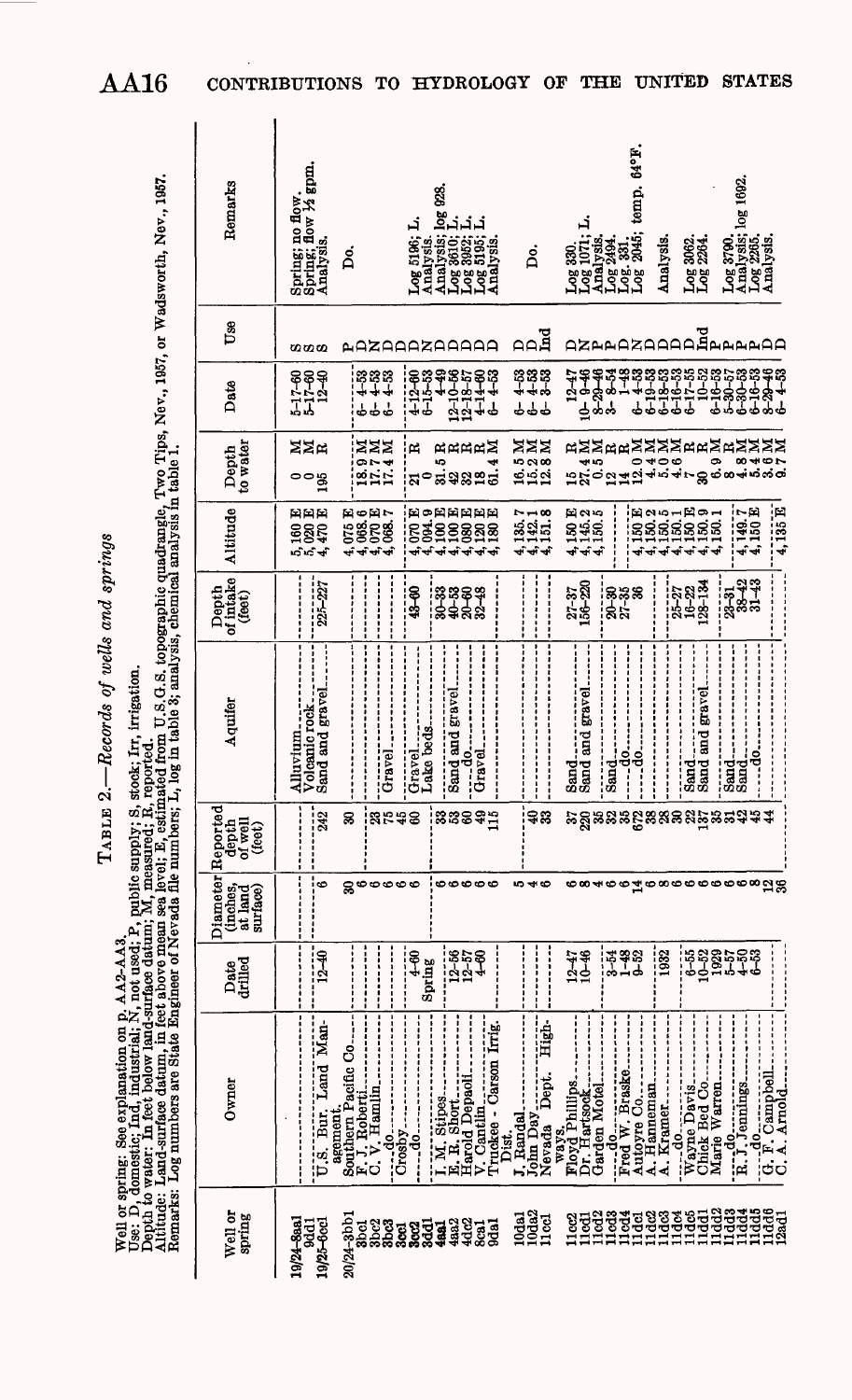| នំ                          | Log 1605.<br>Log 4403.<br>Log 4539.                                                    |        | Analysis; log 930.    | Analysis                                                                                         |                                                                    | Analysis; log 1383.<br>Analysis; log 646; L, temp<br>62°F. |                                                                                                               |                 |                                                 | Log 3384.<br>Log 415, temp 55°F                           | Analysis; temp 60°. |                     | Analysis                       | Log 1884  |                          | Analysis                | Analysis; log 3678                  |                            | Analysis; log 1711; L.<br>Analysis.                               |                         | Temp 64°F.<br>Analysis; log 4031; L |                                                    |                      | Spring; no flow,<br>Spring; no flow; analysis.<br>Analysis. |                |                               |                            | å.                              |         | Analysis; log 931<br>Temp 57°F.                                           |
|-----------------------------|----------------------------------------------------------------------------------------|--------|-----------------------|--------------------------------------------------------------------------------------------------|--------------------------------------------------------------------|------------------------------------------------------------|---------------------------------------------------------------------------------------------------------------|-----------------|-------------------------------------------------|-----------------------------------------------------------|---------------------|---------------------|--------------------------------|-----------|--------------------------|-------------------------|-------------------------------------|----------------------------|-------------------------------------------------------------------|-------------------------|-------------------------------------|----------------------------------------------------|----------------------|-------------------------------------------------------------|----------------|-------------------------------|----------------------------|---------------------------------|---------|---------------------------------------------------------------------------|
|                             |                                                                                        |        |                       |                                                                                                  |                                                                    |                                                            | ZAZAAAAAAAAAZ                                                                                                 |                 |                                                 |                                                           |                     |                     |                                |           | ¦AA                      |                         |                                     |                            | 1ZAAAA∞AAAZ∞∞                                                     |                         |                                     |                                                    |                      |                                                             |                |                               |                            | iaaaäaaz                        |         | ۱Ė<br>id.                                                                 |
|                             | <b>수</b><br>- 구구수 역<br>- 국무 역동 출동 <del>출</del><br>청요 영영 영영 영                           |        |                       |                                                                                                  | ႜႜႜႜႜၟၛၟၛၟႜၛၛၟ<br>ၣႜၛႍႍၛၟၣၣၛ<br>ၜႜၛၛၟၟၛၛၟၛၟ                        |                                                            | ଵഺଵଵଵଡ଼ଡ଼୵୵୵ଵଵଡ଼ଵ<br>ଡ଼୵ଵୖଵୖଢ଼ୖଵୖଢ଼୕୷ଡ଼ୖଵୖଌୖୡୣ୰୷ଡ଼ଡ଼<br>ଌ୕ଌ୕ଌଌଌଌଌଌଌଌଌଌ                                        |                 |                                                 |                                                           |                     |                     |                                |           |                          |                         | ុន<br>.<br>d,                       |                            | ႜ<br>ၜၜၜႜၟၣႜ႞ၜၟၣၣၜၜ<br>ၜၜၣၣၣၣၣၣၣ                                  |                         |                                     |                                                    |                      |                                                             |                | <b>aaaa</b><br>BBBa<br>RBBR   |                            |                                 | 89-91-9 | <b>85-83-4</b><br>85-83-4                                                 |
|                             | ooonn-<br>449 c                                                                        | 2.1    |                       |                                                                                                  | <b>XXXXxxxxxxx</b><br>ರ್ಜಂತಂತ್ರ<br>ವಿಜೆಪ್ಲೆ ವೈ                     |                                                            | 83524、 。 。 《 484448. 128<br>043364864853764863<br>2822858822222227<br>ဝ <del>မကကမ္း</del><br>ထို့လွဲတဲ့ အိမ္န |                 |                                                 |                                                           |                     |                     |                                |           |                          |                         | 22.0 M                              |                            | <b>AAXXXXAXXA</b><br>်ဗ<br>အမြီး ၁၀၀၁ ( 4<br>မြီး ၁၀၀၀ ( 4 ၁၀၀၀ ) |                         |                                     |                                                    |                      |                                                             |                | XXXX<br>aaoo<br>aaad          |                            |                                 |         | XaX<br>*<br>***                                                           |
|                             |                                                                                        |        |                       |                                                                                                  | ۵ņ                                                                 |                                                            | ؋<br>역중명중영영영영영중중영영영양당당정학정영영양정지대정영영영영영영영영영영영영영<br>• 비행부 - 비행보호 • 이 사이에 사이에 대한 비행 이 사이에 대한 비행보 이 사이에 이          |                 |                                                 |                                                           |                     |                     |                                |           |                          |                         |                                     |                            |                                                                   |                         |                                     |                                                    |                      |                                                             |                |                               |                            |                                 |         | 수뇌비                                                                       |
|                             | Jaa<br>Jaa                                                                             |        | $6-20$                |                                                                                                  |                                                                    | $21 - 133$                                                 | $\overline{116}$                                                                                              |                 |                                                 | 용능법<br>청금영                                                |                     |                     |                                | $60 - 79$ | i3-68                    |                         | $70 - 76$                           |                            | $\frac{1}{64}$                                                    |                         |                                     | 90-207                                             |                      | is.                                                         |                |                               | 100(7)                     |                                 |         | 24-44                                                                     |
|                             | Fine sand<br>Sand                                                                      | .<br>ب | Sand                  |                                                                                                  | Sand<br>Sand and gravel                                            |                                                            | Graval(7)                                                                                                     |                 | Sand                                            | Sand and fine gravel<br><b>Coarse sand</b>                | Sand                |                     |                                | Sand      | Fine sand                |                         | Grave.                              |                            | Sand layers in clay                                               |                         | Gravel                              | graye<br>Sand and                                  |                      |                                                             |                |                               | Grave                      |                                 |         |                                                                           |
|                             | <b>2335858</b>                                                                         |        |                       |                                                                                                  | នទីដូងឆ្ន                                                          |                                                            | ggesserhessaassesesses<br>Sgesserhessaasses                                                                   |                 |                                                 |                                                           |                     |                     |                                |           |                          |                         |                                     |                            |                                                                   |                         |                                     | ౚ౺ఀఀౙఀఀౙ                                           |                      |                                                             |                |                               |                            |                                 |         | <b>ងដង</b> ឌីនិនឌងដ                                                       |
|                             | .                                                                                      |        |                       | ٠                                                                                                | ಀಀ                                                                 |                                                            |                                                                                                               |                 |                                                 |                                                           |                     |                     |                                |           |                          |                         |                                     |                            |                                                                   |                         |                                     | 20 to                                              |                      | ∶≌                                                          |                | မေဇာ                          |                            |                                 |         | ಅಅ                                                                        |
|                             | 28                                                                                     |        | i₹                    |                                                                                                  | 82                                                                 |                                                            | <b>1953</b>                                                                                                   |                 |                                                 | i8895<br> -<br> -                                         |                     |                     |                                | $-52$     |                          | <b>158</b>              | $\frac{1}{2}$                       |                            | <u>ုဒုဒုဒ္ဓ</u>                                                   |                         |                                     | $3 - 58$                                           |                      |                                                             |                |                               |                            |                                 |         | Ĵ                                                                         |
| L. Garaventa<br>C. W. Smith | Vilkins.<br>Mrs. A. E. With Highland<br>R. F. Bunkett<br>L. O. Bassban<br>Lee Shepard. |        | P. Abel<br>Westerland |                                                                                                  | A. B. Jackson<br>Jerry Olson<br>Carlo Ronegialli<br>David Williams | Joe Strauss                                                | Fernley School<br>John Urrizar                                                                                | Marco Boscovich | ဗီ<br>------do<br>James Johnso<br>Richfield Oil | J. 8. Pray<br>J. Kramer<br>P. J. Mortens<br>P. J. Mortens |                     | <b>GOD</b><br>$-40$ | D. D. Jackson<br>Rudolf Miller | $-100$    | $\frac{d^0}{N}$ . Carros | Paul Witt <sub>-a</sub> | leta.<br>D. Arechevale<br>C. Ferrel | Jack Olson.<br>L. B. Lowe. |                                                                   | $\overline{C}$ . Vlaene | Victor Viaene.                      | Chris Gasserud.<br>City of Fernley.<br>M. L. Scott |                      | F. Gillespie.                                               |                | Chris Thuesen<br>$T.$ Johnson | John Haran.<br>John Haran. | H.H. Emers                      |         | nolsei<br>$\overline{W}$ , $\overline{W}$ , Overh $\overline{M}$ , Schaub |
|                             |                                                                                        |        |                       | ខ្លួន ដូចខ្លួន ដូចខ្លួន ដូចខ្លួន<br>កំពុងធ្វើកំពុងធ្វើកំពុងឆ្នាំ<br>កំពុងធ្វើកំពុងឆ្នាំ ដូចខ្លួន | 14aa1<br>14aa2                                                     |                                                            | 4aa3<br>14aa4                                                                                                 |                 |                                                 | 4886<br>4886<br>4884884<br>488488                         |                     |                     |                                |           |                          |                         |                                     |                            | nda<br>Tanang Panggangang<br>Tanang Panggangan                    |                         |                                     |                                                    | add<br>अवस्थ<br>अन्न | 20/25-18ba1                                                 | 18ba2<br>18bb1 | Scol                          | 8002                       | <b>ana</b><br><b>ana</b><br>ana |         | 19bd2<br>19bd2                                                            |

GROUND WATER, FERNLEY-WADSWORTH AREA, NEVADA AA17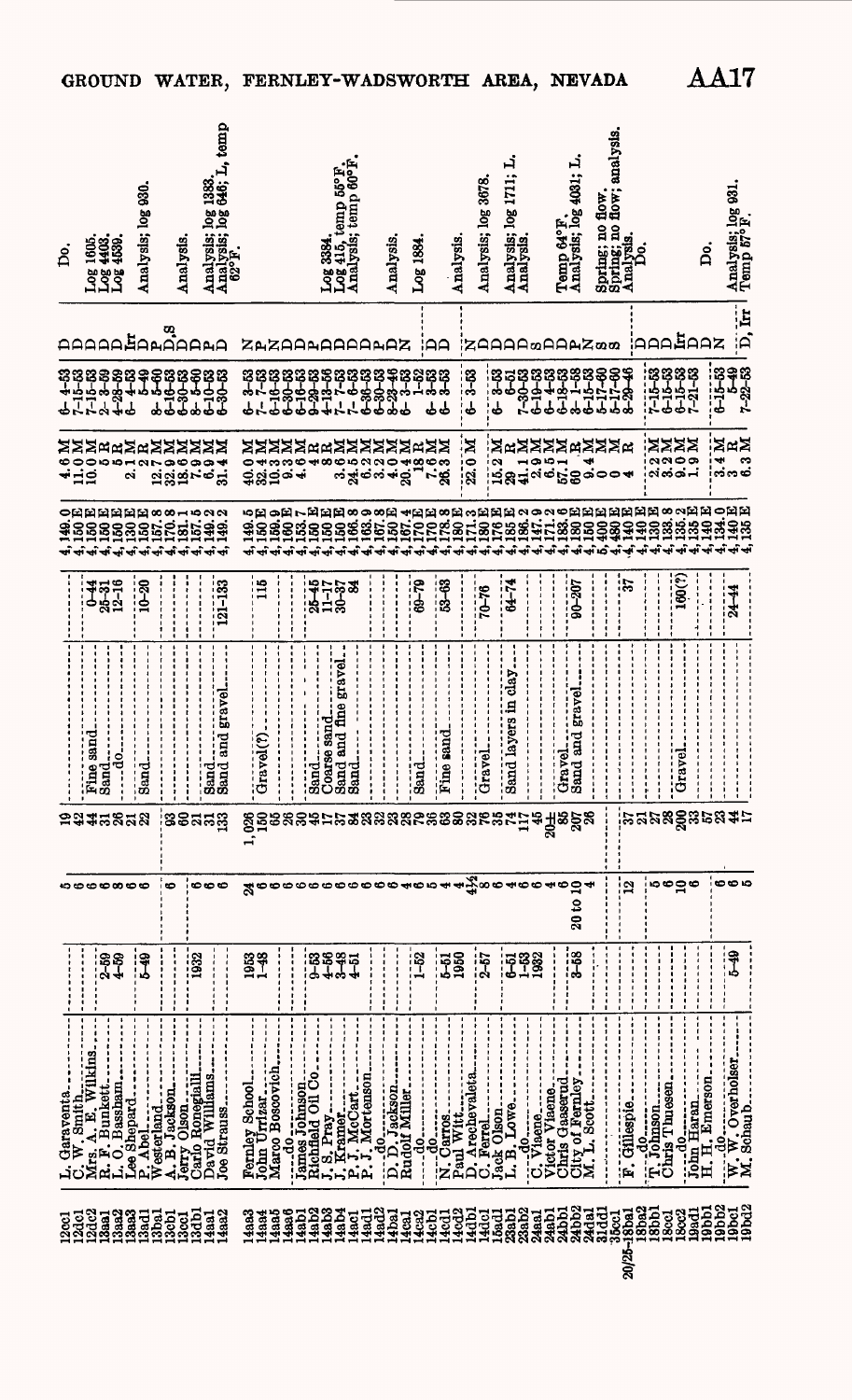| ĺ<br>i                         |
|--------------------------------|
| i                              |
| in men<br>$\ddot{\phantom{0}}$ |
| <br>$\ddot{\phantom{a}}$<br>ì  |
| į                              |
|                                |
|                                |
| l                              |

| Remarks                                                                   | Anaylsis; log 1840; L; temp<br>59°F.<br>Log 503; L; temp $60^{\circ}$ F.<br>Log 1495; temp 58°F.<br>Analysis.<br>Analysis; log 2159.<br>Analysis; log 645; L.<br>Log 1494. |
|---------------------------------------------------------------------------|----------------------------------------------------------------------------------------------------------------------------------------------------------------------------|
| Ů8                                                                        | zı                                                                                                                                                                         |
| Date                                                                      | 722.53<br>ន្ទន្ទន្ទន្ទន្ទ<br>ទង្គន្ធន្ទន្ទ្រ<br>ន្ទ្រីន្ទ្រី<br>$7 - 22 - 53$<br>   8888<br> -<br>  8888<br> -                                                             |
| Depth<br>to water                                                         | 16.2 M<br>0.2 M<br>8~5지지<br>8~1100<br>8~5100<br><b>RZZZ<br/>SHORS<br/>SHORS</b>                                                                                            |
| Altitude                                                                  | Francessk<br>Beber<br>1744年17                                                                                                                                              |
| Depth<br>of intake<br>(feet)                                              | $202 - 212$<br>131-142<br>103-123<br>ទទីង<br>ទី អ្នក<br>ទី អ្នក                                                                                                            |
| Aquifer                                                                   | Medium-coarse sand <br>Coarse gravel________<br>Fine gravel<br>Fine sand                                                                                                   |
| Diameter Reported<br>(inches, depth<br>at land of well<br>surface) (feet) | នទន្នងនន្ទីដី<br><b>ន</b> ទ្ឋមិនខន្មីនឹង                                                                                                                                   |
|                                                                           | œ<br>းကေတတ္                                                                                                                                                                |
| Date<br>drilled                                                           | ដឹងដ<br>ដូ <del>ង</del> ៩<br>\$48<br>11-50<br>1945<br>iā<br>!                                                                                                              |
| ទ<br>g                                                                    | <br><br>:<br>:<br>:<br>:<br>ao<br>:::::<br>::<br>nE<br>¤¤                                                                                                                  |
| Well or<br>spring                                                         | ដ្ឋធម្មដូច<br>ទទួនខ្លួនខ្លួន<br>ទទួនខ្លួនខ្លួន<br>ដូម្លីដូម្លីដូម្លីដូ<br>ដូម្លីដូម្លីដូម្លីដូ<br>ដូម្លីដូម្លីដូម្លីដូ                                                     |

ł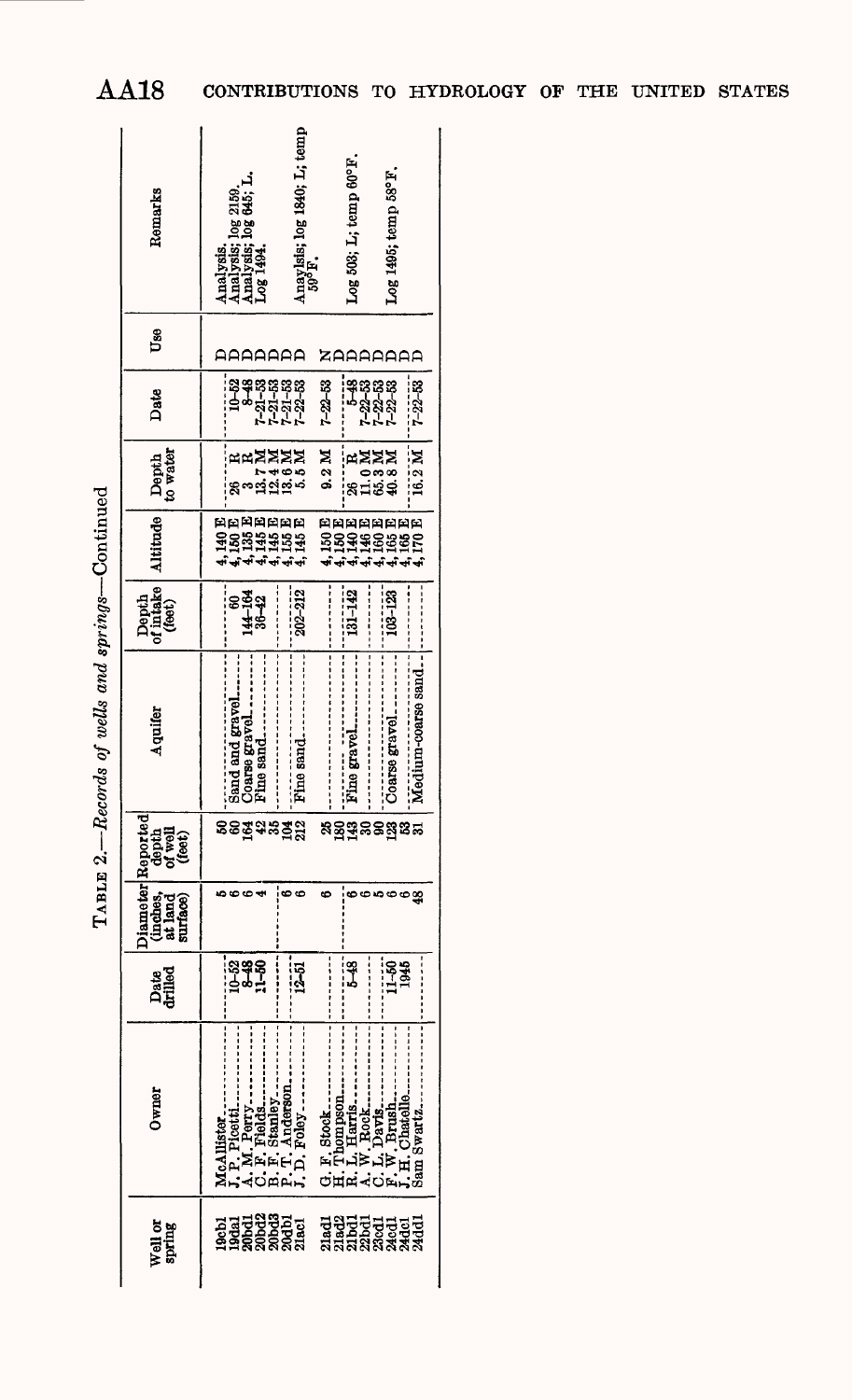## TABLE 3. *Selected drillers' logs of wells*  [See table 2 for additional information on the following wells]

|                                              | Thickness<br>(feet)                                                              | Depth (feet)                                                                                      |
|----------------------------------------------|----------------------------------------------------------------------------------|---------------------------------------------------------------------------------------------------|
| 20/24-3cc2                                   |                                                                                  |                                                                                                   |
| Clay, gray                                   | 22<br>36<br>2                                                                    | 22<br>58<br>60                                                                                    |
| $20/24 - 4aa2$                               |                                                                                  |                                                                                                   |
| Gravel and small boulders<br>Sand and gravel | 23<br>30                                                                         | 23<br>53                                                                                          |
| 20/24-4dc2                                   |                                                                                  |                                                                                                   |
| Sand, coarse, and gravel                     | 23<br>6<br>8<br>23                                                               | 23<br>29<br>37<br>60                                                                              |
| $20/24 - 8ca1$                               |                                                                                  |                                                                                                   |
| Clay and gravel                              | 18<br>30<br>1                                                                    | 18<br>48<br>49                                                                                    |
| 20/24-11cd1                                  |                                                                                  |                                                                                                   |
|                                              | 30<br>20<br>40<br>6<br>5<br>9<br>10<br>15<br>12<br>3<br>24<br>5<br>11<br>25<br>5 | 30<br>50<br>90<br>96<br>101<br>110<br>120<br>135<br>147<br>150<br>174<br>179<br>190<br>215<br>220 |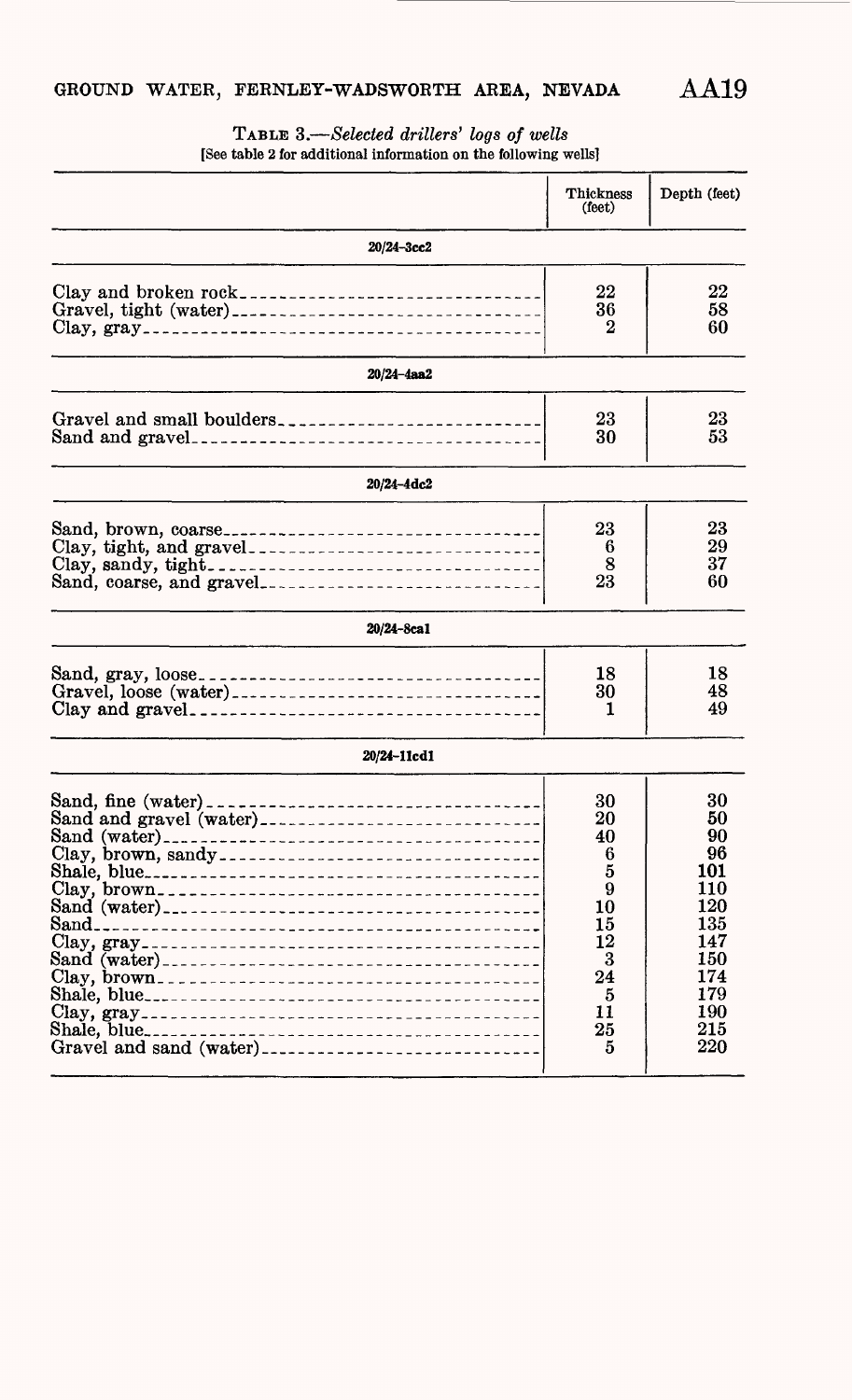## AA20 CONTRIBUTIONS TO HYDROLOGY OF THE UNITED STATES

|                                                                                                                                                                                                                      | <b>Thickness</b><br>(feet)                                                                                                                                    | Depth (feet)                                                                                                                                                                    |
|----------------------------------------------------------------------------------------------------------------------------------------------------------------------------------------------------------------------|---------------------------------------------------------------------------------------------------------------------------------------------------------------|---------------------------------------------------------------------------------------------------------------------------------------------------------------------------------|
| 20/24-11dcl                                                                                                                                                                                                          |                                                                                                                                                               |                                                                                                                                                                                 |
| Clay, brown, heavy----------------------------------<br>Hardpan (cemented gravel?)<br>Sand and gravel, tight (trace of water)<br>Sand and gravel, tight (trace of water) _______________<br>Gravel, cemented         | 29<br>2<br>12<br>121<br>66<br>20<br>40<br>23<br>48<br>53<br>20<br>9<br>$\boldsymbol{2}$<br>37<br>34<br>14<br>5<br>3<br>4<br>14<br>10<br>2<br>6<br>5<br>5<br>7 | 29<br>31<br>43<br>164<br>230<br>250<br>290<br>313<br>361<br>414<br>434<br>443<br>445<br>482<br>516<br>530<br>535<br>538<br>542<br>556<br>566<br>568<br>574<br>579<br>584<br>591 |
| 20/24-14aa2                                                                                                                                                                                                          |                                                                                                                                                               |                                                                                                                                                                                 |
| Hardpan, brown, very hard<br>Clay, blue, black, and brown<br>Sand and small gravel                                                                                                                                   | 19<br>11<br>10<br>8<br>12<br>10<br>30<br>15<br>10<br>8                                                                                                        | 19<br>30<br>40<br>48<br>60<br>70<br>100<br>115<br>125<br>133                                                                                                                    |
| 20/24-23abl                                                                                                                                                                                                          |                                                                                                                                                               |                                                                                                                                                                                 |
| Existing dug well for which no log is available<br>Sand, soft, silt, clay, and gravel<br>Clay, hard, cemented sand, and gravel<br>Clay, hard, cemented sand, and gravel<br>Alternating layers of sand and brown clay | 10<br>10<br>4<br>7                                                                                                                                            | 43<br>53<br>63<br>67<br>74                                                                                                                                                      |

## TABLE 3.-Selected drillers' logs of wells-Continued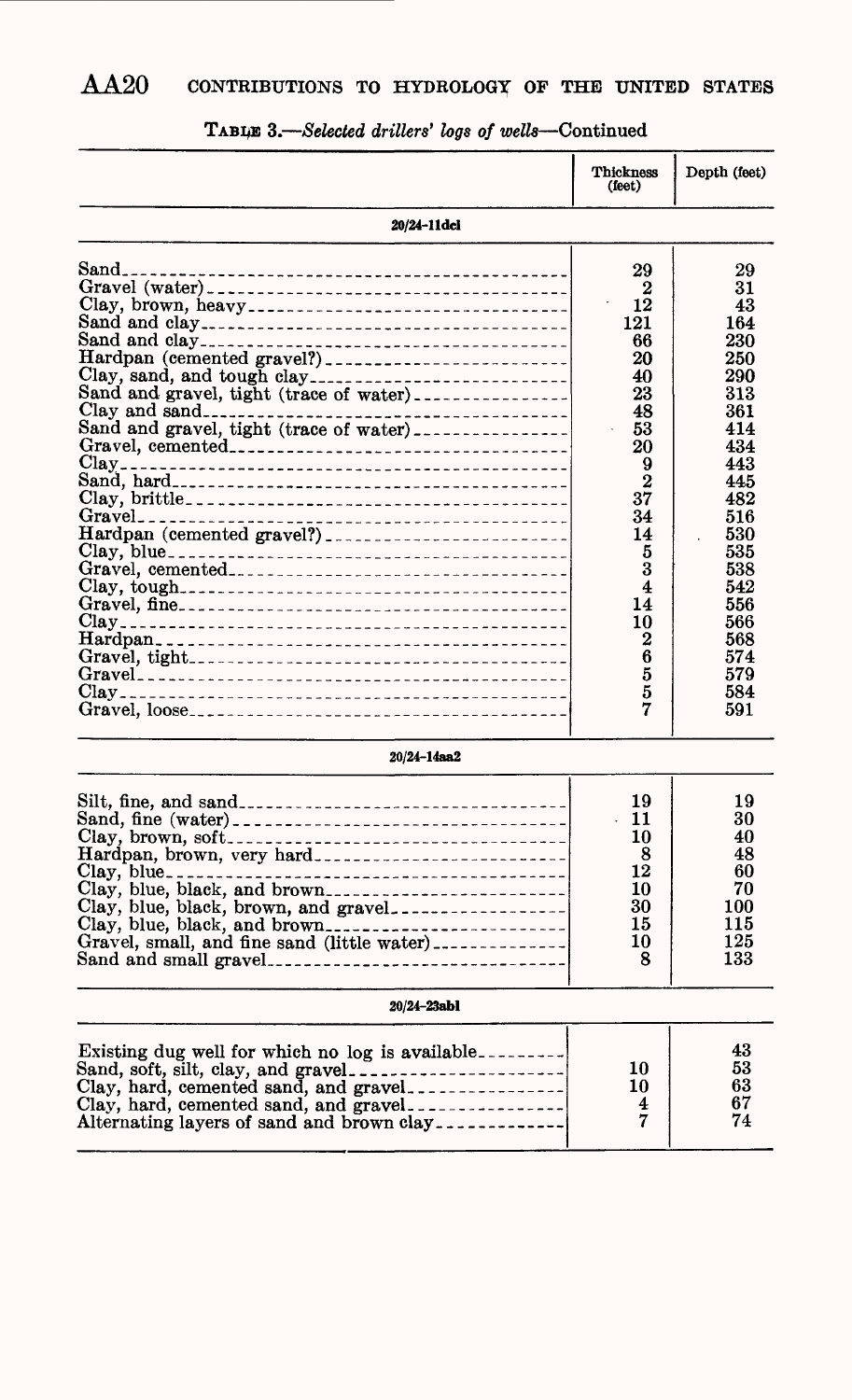|                                                                                                                                                                                                                                                                                                                                                                                                                                                                                                                                                                                                                                                                                                                                                                                                                                   | Thickness<br>(feet)                                                                                                                       | Depth (feet)                                                                                                                                                                |
|-----------------------------------------------------------------------------------------------------------------------------------------------------------------------------------------------------------------------------------------------------------------------------------------------------------------------------------------------------------------------------------------------------------------------------------------------------------------------------------------------------------------------------------------------------------------------------------------------------------------------------------------------------------------------------------------------------------------------------------------------------------------------------------------------------------------------------------|-------------------------------------------------------------------------------------------------------------------------------------------|-----------------------------------------------------------------------------------------------------------------------------------------------------------------------------|
| 20/24-24bb2                                                                                                                                                                                                                                                                                                                                                                                                                                                                                                                                                                                                                                                                                                                                                                                                                       |                                                                                                                                           |                                                                                                                                                                             |
| Clay, blue<br>Soft, shattered rock with some sand and gravel                                                                                                                                                                                                                                                                                                                                                                                                                                                                                                                                                                                                                                                                                                                                                                      | 8<br>68<br>$\boldsymbol{2}$<br>8<br>$\overline{2}$<br>99<br>20                                                                            | 8<br>76<br>78<br>86<br>88<br>187<br>207                                                                                                                                     |
| 20/25-20 bdl                                                                                                                                                                                                                                                                                                                                                                                                                                                                                                                                                                                                                                                                                                                                                                                                                      |                                                                                                                                           |                                                                                                                                                                             |
| Silt and sand (water)---------------------------------<br>Clay, light-brown, sandy<br>Sand, cemented, and hard gravel                                                                                                                                                                                                                                                                                                                                                                                                                                                                                                                                                                                                                                                                                                             | 3<br>7<br>10<br>10<br>10<br>20<br>10<br>10<br>20<br>10<br>20<br>28<br>6                                                                   | 3<br>10<br>20<br>30<br>40<br>60<br>70<br>80<br>100<br>110<br>130<br>158<br>164                                                                                              |
| 20/25-21 acl                                                                                                                                                                                                                                                                                                                                                                                                                                                                                                                                                                                                                                                                                                                                                                                                                      |                                                                                                                                           |                                                                                                                                                                             |
| Sand and silt__________<br>---------------- <br>.<br>Clay, blocky, and small layers of sand (water) _________<br>Rock, cemented, and gravel<br>Gravel, very hard, cemented------------------------<br>Clay, light-brown, hard, sand, and gravel<br>Rock, hard, cemented<br>Sand, hard gravel, and brown clay<br>Clay, pink, soft, sand, and small gravel<br>Clay, rusty-brown, hard, and small gravel<br>Clay, white, soft, gummy, sand, and small gravel_______<br>Clay, white, and fine-to-coarse sand (hot water)_________<br>Clay, gray, orange, brown, fine gravel, and coarse sand<br>Clay, gray, gravel, and hard sand<br>Clay, gray, hard strata, and fine sand-<br>Clay, brown, hard, alternating with soft material<br>Sand, black, fine, and soft brown clay<br>Sand, black, fine (water)----------------------------- | 25<br>11<br>4<br>25<br>7<br>12<br>$\bf{2}$<br>9<br>15<br>4<br>1<br>5<br>20<br>10<br>10<br>10<br>5<br>$32644$<br>$43338$<br>$8\frac{1}{2}$ | 25<br>36<br>40<br>65<br>72<br>84<br>86<br>95<br>110<br>114<br>115<br>120<br>140<br>150<br>160<br>170<br>175<br>178<br>180<br>186<br>190<br>194<br>197<br>200<br>208½<br>212 |

## TABLE 3.<sup>-Selected drillers' logs of wells-Continued</sup>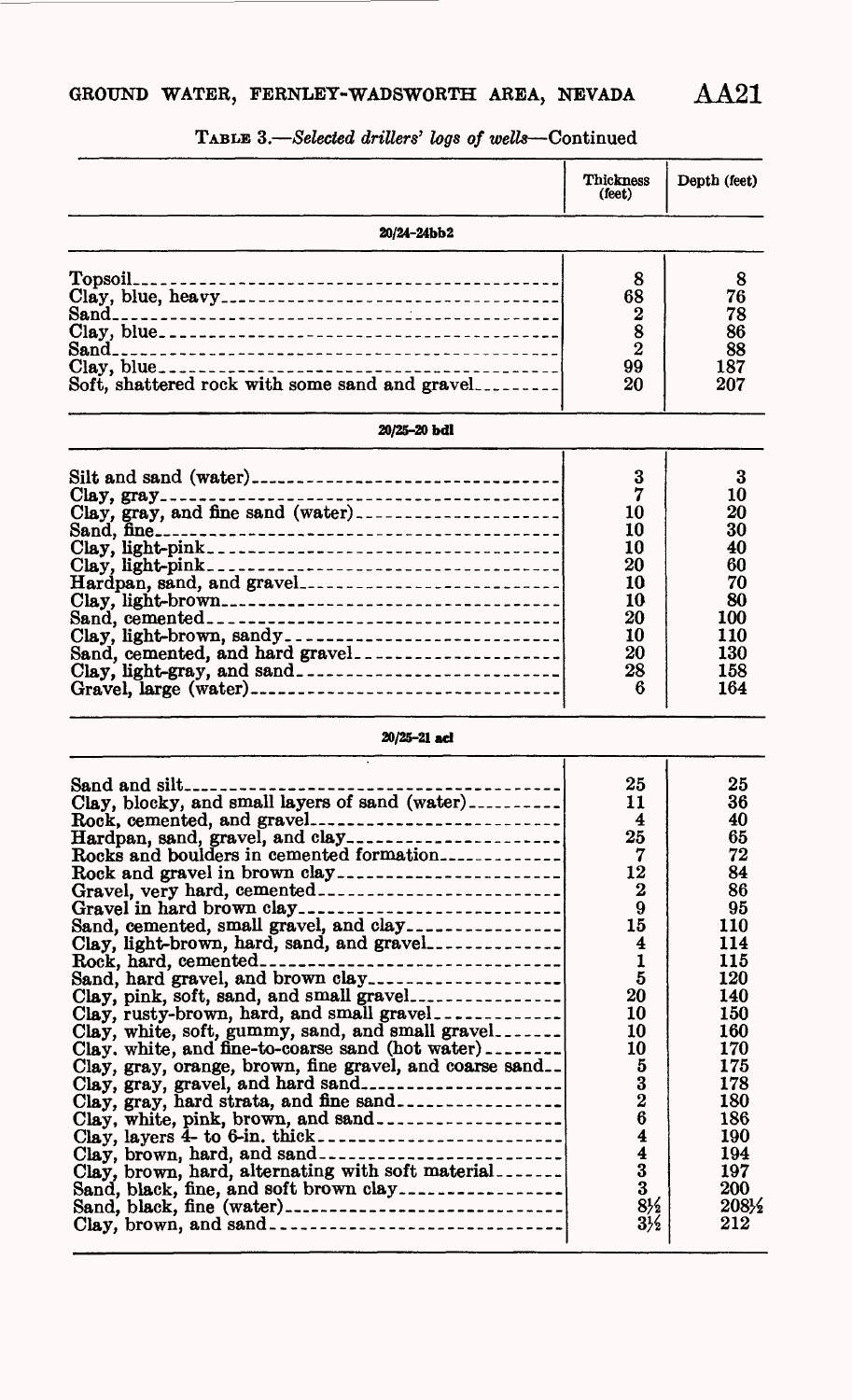## AA22 CONTRIBUTIONS TO HYDROLOGY OF THE UNITED STATES

|                                                                                                                                                                                                                                                                                       | Thickness<br>(feet)                                                            | Depth (feet)                                                                                |
|---------------------------------------------------------------------------------------------------------------------------------------------------------------------------------------------------------------------------------------------------------------------------------------|--------------------------------------------------------------------------------|---------------------------------------------------------------------------------------------|
| 20/25-21 bdl                                                                                                                                                                                                                                                                          |                                                                                |                                                                                             |
| Sand, black (water)<br>Clay, light-brown, "rock," boulders, and compact gravel.<br>Clay, brown, hard___________<br>------------------- <br>Clay, brown, hard, cemented sand, and hardpan<br>Clay, $brown$<br>. _ _ _ _ _ _ _ _ _ _ _ _ _ _<br>Sand, cemented, gravel, and clay layers | 20<br>15<br>15<br>18<br>1<br>3<br>3<br>23<br>26<br>19                          | 20<br>35<br>50<br>68<br>69<br>72<br>75<br>98<br>124<br>143                                  |
| 20/25-24 cdl                                                                                                                                                                                                                                                                          |                                                                                |                                                                                             |
| $Sand$ <sub>--</sub><br>Sand, cemented, gravel, and hardpan<br>Sand, cemented, and hardpan<br>Sand, very fine, micaceous (water)-------------------                                                                                                                                   | 8<br>4<br>7<br>16<br>10<br>5<br>20<br>10<br>10<br>10<br>5<br>13<br>1<br>1<br>3 | 8<br>12<br>19<br>35<br>45<br>50<br>70<br>80<br>90<br>100<br>105<br>118<br>119<br>120<br>123 |

J.

TABLE 3.<sup>-Selected</sup> drillers' logs of wells-Continued